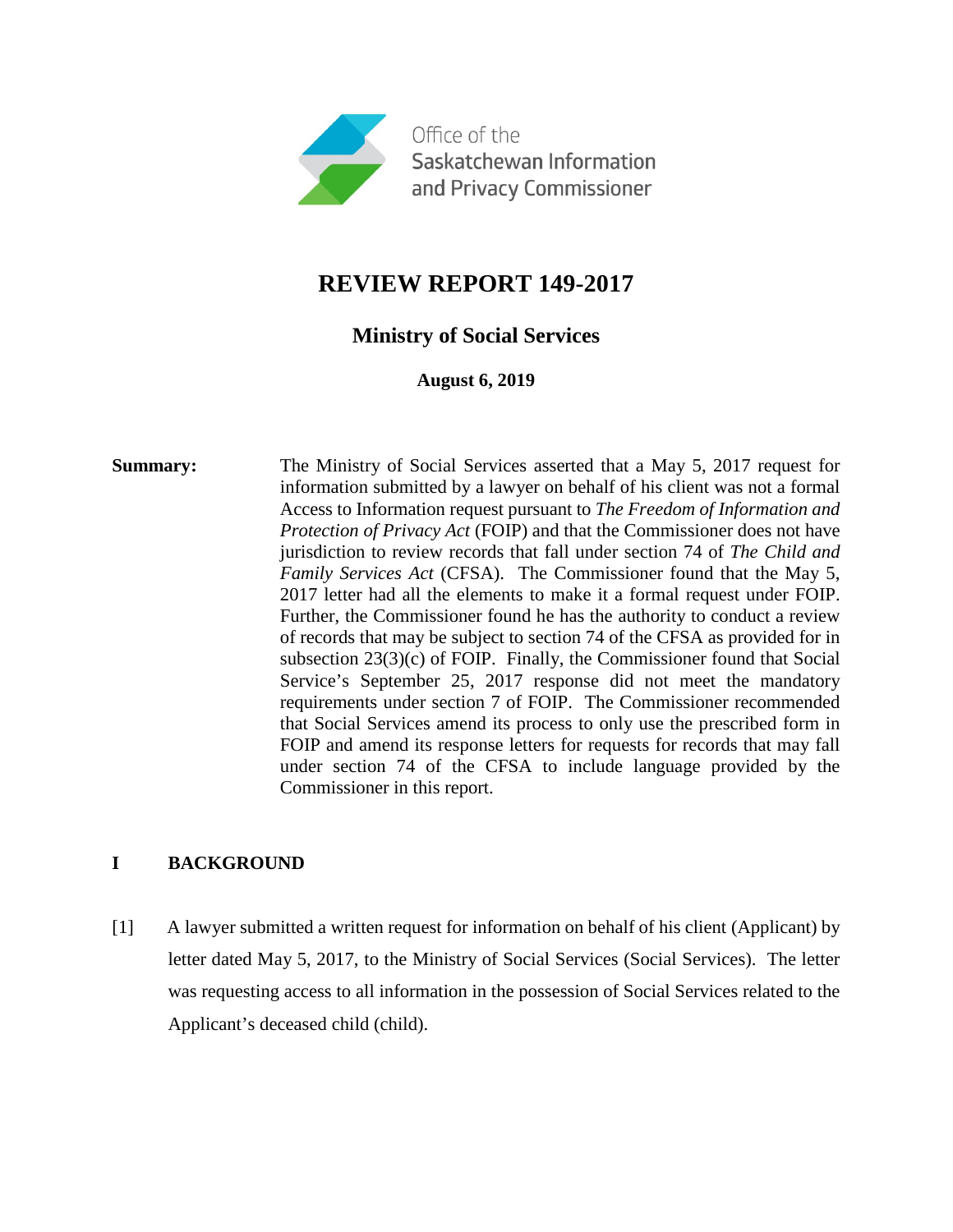[2] By letter dated May 11, 2017, a lawyer representing Social Services responded to the request noting, in part:

> …First, please know that the circumstances of [child]'s death are already the subject of a Claim brought by your client, [Applicant] and his mother….

> Related to the above, any exchange of information must now take part within the context of the existing Claim….

- [3] I note the May 11, 2017 letter did not advise the Applicant of the right to Request a Review by my office.
- [4] On July 11, 2017, the Applicant requested a review of Social Services' November 26, 2014 response to a different access to information request. Through conversations with an Early Resolution Officer in my office, the Applicant was informed that this office cannot review matters more than a year old. The Applicant advised my office that the request for review package included an access to information request made in May of 2017.
- [5] My office suggested that the Applicant submit a Request for Review related to the information requested from Social Services on May 5, 2017. In response, the Applicant emailed my office stating, in part:

Also if your office could look at my latest attempt at getting information from the Ministry of Social Services made by my lawyer [Applicant] to ensure once again that they followed the rules regarding the freedom of information [sic] that I am entitled to as the biological [parent/Applicant] of [child]….

- [6] On July 27, 2017, my office notified the Applicant, the lawyer and Social Services of our intention to undertake a review of this matter pursuant to Part VII of *The Freedom of Information and Protection of Privacy Act* (FOIP).
- [7] On September 25, 2017, Social Services provided the Applicant with some information, withholding a portion of the records pursuant to subsection 74(1) of *The Child and Family Services Act* (CFSA).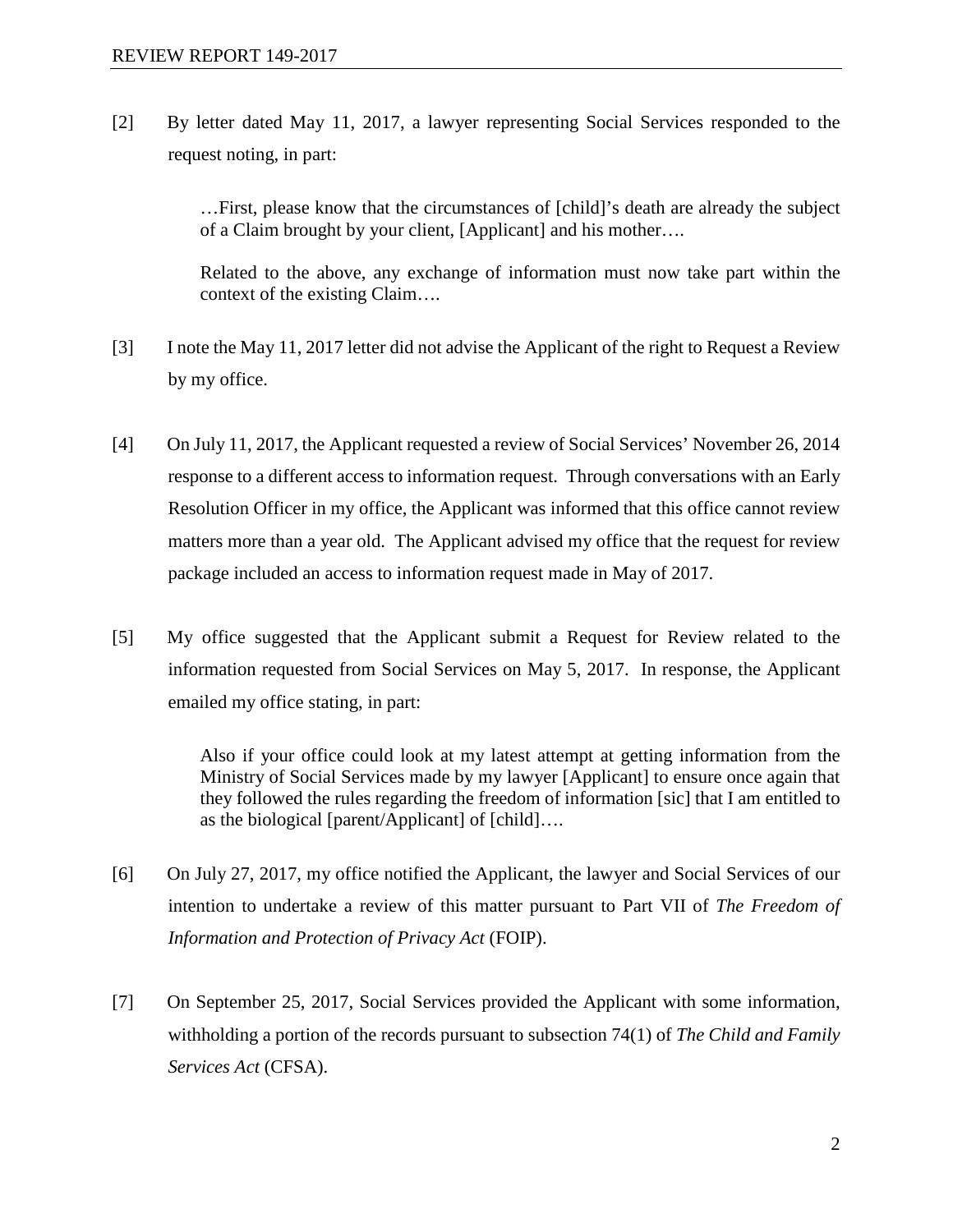#### **II RECORDS AT ISSUE**

[8] There are no records at issue in this review. My office will be looking at the issue of whether the written request should have been processed as a formal Access to Information Request under FOIP, if this office has the authority to conduct a review of records that may be subject to section 74 of the CFSA as provided for in subsection 23(3)(c) of FOIP, and if Social Services provided an appropriate section 7 response under FOIP.

#### **III DISCUSSION OF THE ISSUES**

#### **1. Do I have jurisdiction?**

[9] Social Services is a "government institution" pursuant to subsection 2(1)(d)(i) of FOIP. Thus, I have authority to conduct this review.

#### **2. Was this a formal access to information request pursuant to section 5 of FOIP?**

[10] Section 5 of FOIP provides:

**5** Subject to this Act and the regulations, every person has a right to and, on an application made in accordance with this Part, shall be permitted access to records that are in the possession or under the control of a government institution.

[11] Subsection 6(1) of FOIP outlines what is required of an Applicant when making a formal access to information request. Subsection 6(1) of FOIP provides:

**6**(1) An applicant shall:

(a) make the application in the prescribed form to the government institution in which the record containing the information is kept; and

(b) specify the subject matter of the record requested with sufficient particularity as to time, place and event to enable an individual familiar with the subject-matter to identify the record.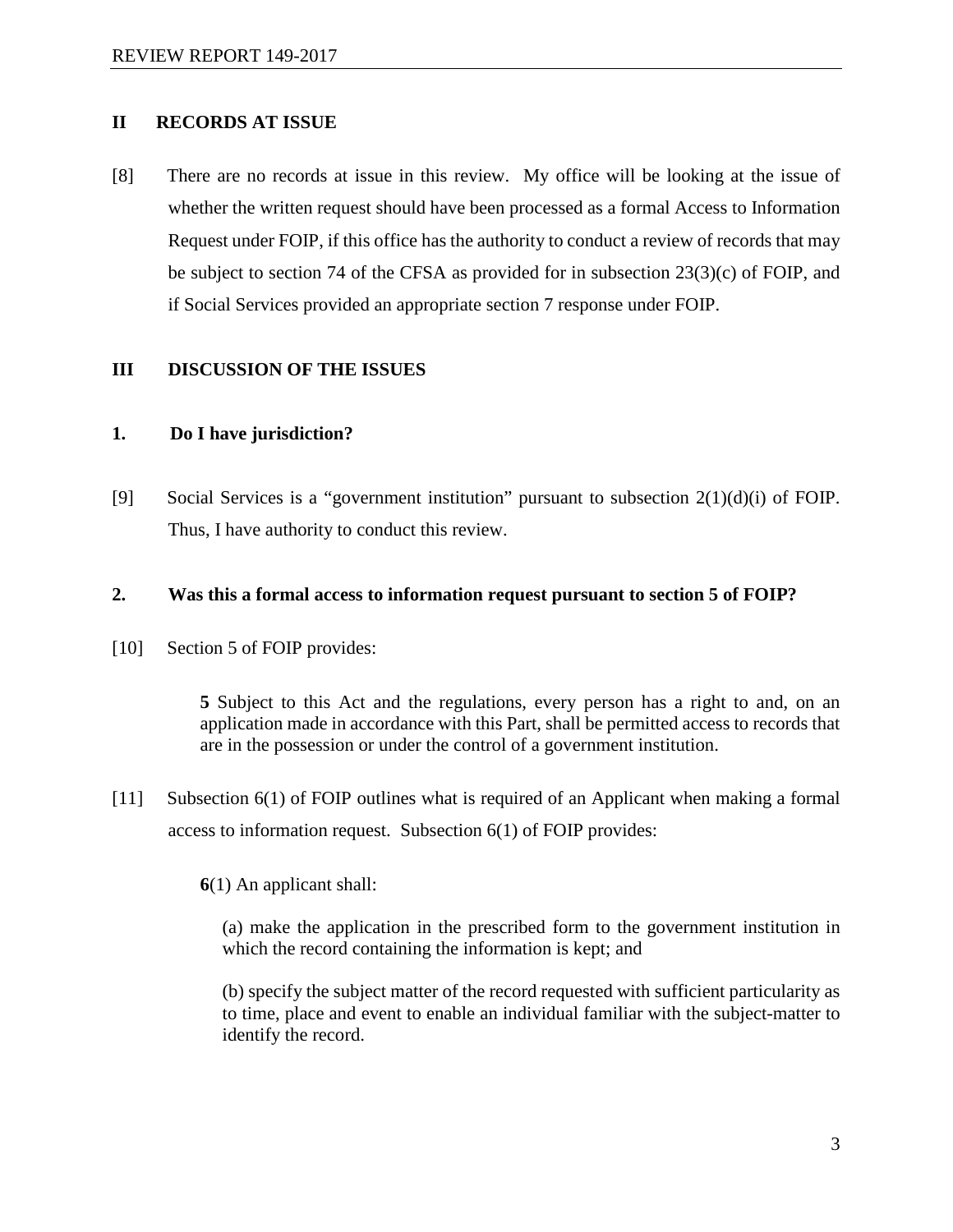- [12] The prescribed form is *Form A* found in Part II of the FOIP Regulations. The particulars found in the Access to Information Request Form include:
	- first and last name.
	- name of organization or company (if applicable),
	- mailing address,
	- phone number,
	- email address,
	- the type of information being requested (personal or general),
	- the government institution the request is being made to,
	- the records being requested,
	- the time period of the request, and
	- signature of applicant.

[13] In Review Report 223-2018 (Rural Municipality of Blaine Lake #434), I commented on this issue:

> [7] Form A in Part III of the LA FOIP [*The Local Authority Freedom of Information and Protection of Privacy Regulations*] Regulations is the prescribed form to be used by applicants in accordance with subsection 6(1). Form A requires that an applicant provide specific information about himself or herself and about the record(s) they are requesting from a local authority.

> [8] In determining whether applicants can deviate from using Form A, it is necessary to consider the provisions contained in *The Interpretation Act, 1995.* This Act establishes general rules that govern the interpretation of all statutory instruments in the province of Saskatchewan. It defines words commonly used in legislation. Of particular interest in this case is the interpretation provided regarding prescribed forms:

**26**(1) When a form is prescribed by or pursuant to an enactment, deviations from it that do not affect the substance and are not calculated to mislead do not invalidate the form used.

[9] The Saskatchewan Government has tabled Bill 155, *An Act respecting Statutes and Regulations and making consequential amendments to certain Acts*, which if passed, will replace *The Interpretation Act, 1995*. However, like *The Interpretation Act, 1995*, Bill 155 will continue to provide an interpretation for what constitutes deviations from required forms:

#### **Deviation from required form**

**2-26** In an enactment required the use of a specified form, deviations from the form do not invalidate the form used if: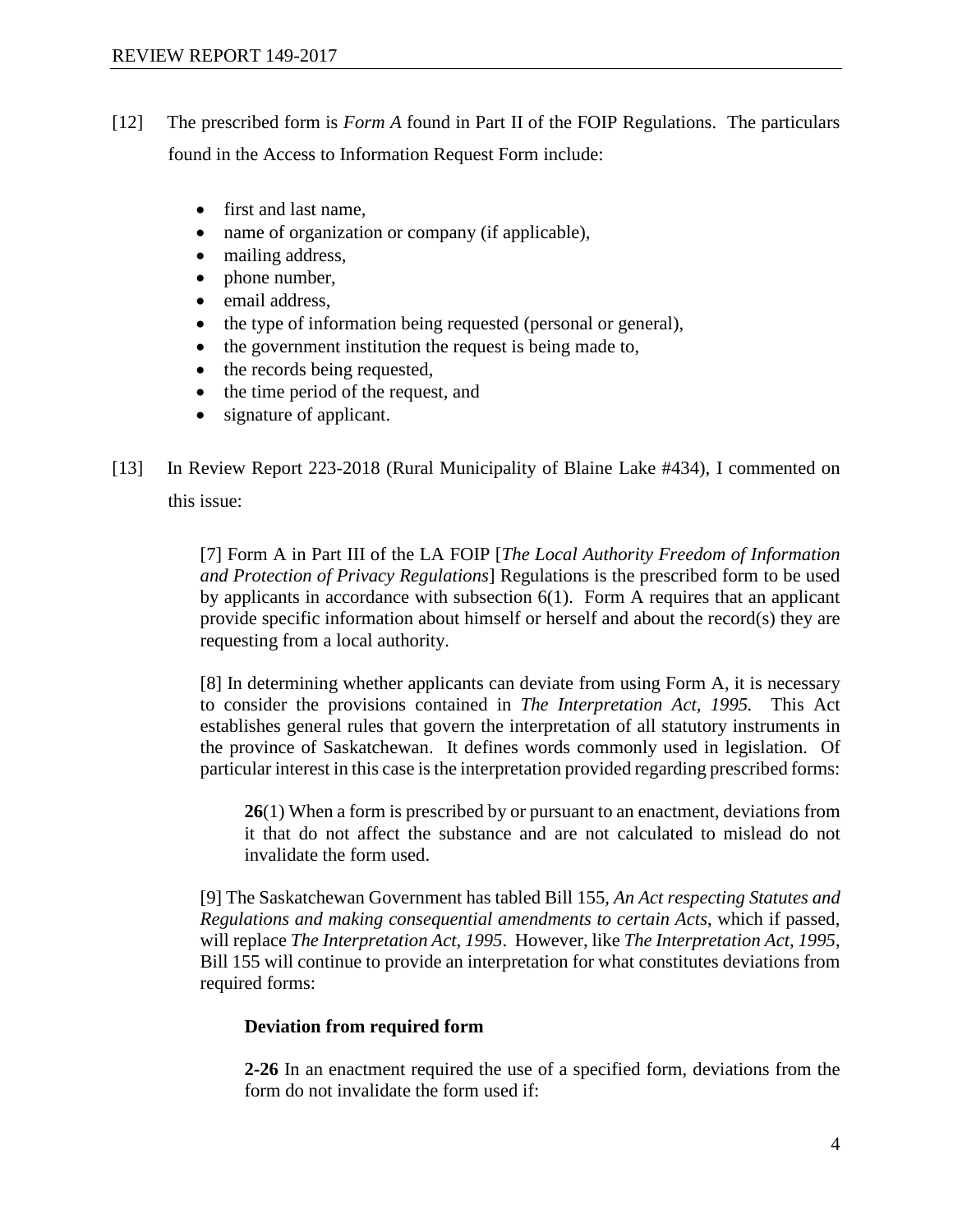- (a) the deviations do not affect the substance;
- (b) the deviations are not likely to mislead; and
- (c) the form used is organized in the same way or substantially the same way as the form the use of which is required.

[10] Subsection 26(1) of *The Interpretation Act, 1995,* and subsection 2-26 of Bill 155 which will come into force later, clearly provide that it is not mandatory for an individual to use the prescribed form in Part III of LA FOIP Regulations to make an application for access to information to a local authority. As long as the substance or intent of a written request is clear and it contains the information that would otherwise be provided via the prescribed form, such a request would be considered an *application* pursuant to subsection 6(1) of LA FOIP.

[11] Matters related to whether or not an individual must use a prescribed form have been previously examined. For example, in the federal court decision *Mitchell v. Canada* (2003), an individual submitted a letter to the Canada Revenue Agency (CRA) to seek a reassessment in accordance with the *Income Tax Act*, rather than use the prescribed form.

[12] The judge in *Mitchell v. Canada* (2003), drawing on section 23 of the *Interpretation Act*, R.S.C. 1985, C-I-21, concluded that the CRA is obliged to treat any document, including a letter, sent to their organization in the place of the prescribed form provided it contains the necessary information.

- [14] It should be noted that Bill 155 received royal assent and came into force on May 15, 2019.
- [15] In this case, the request for information was sent to Social Services by letter dated May 5, 2017, and was addressed to two officials – one of which works in the branch of Social Services that processes formal access to information requests and requests for information under the CFSA. The letter was from the Applicant's lawyer. Some of the language from the May 5, 2017 letter included:

…[Applicant] has indicated to me that he sent a Request for Information with respect to his [child], who was a minor at the time of his passing, and was not provided with the information that he had requested.

We are requesting to be provided with any and all documentation in the Ministry's possession in relation to [child], if any of this documentation is comingled with other party's information, we request the comingled information be vetted, and the totality of the information be released to our office. If there is a fee for the documents being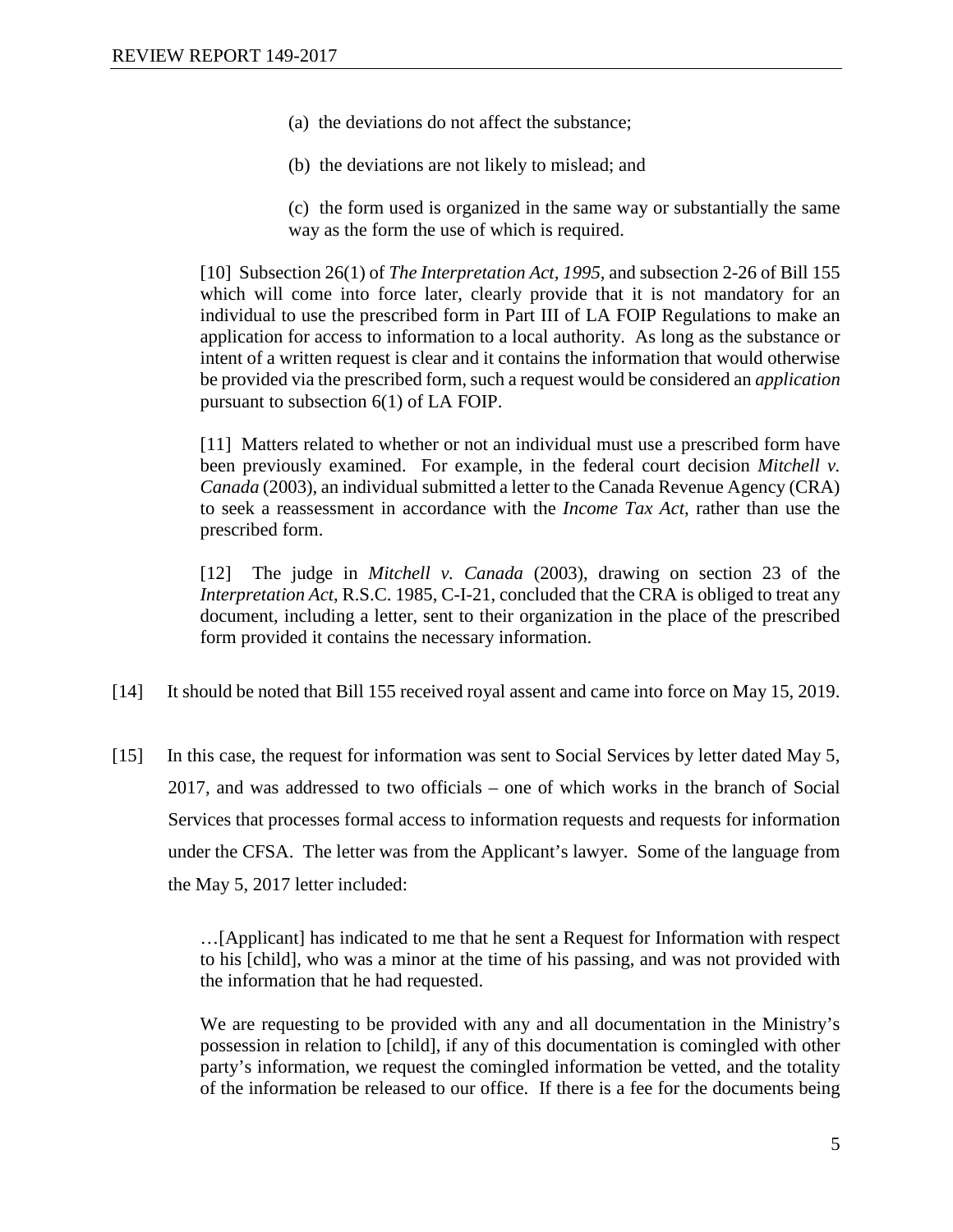vetted, please provide us with an estimate before you undertake and complete the work….

[16] In its submission, Social Services stated:

On September 2, 2016 a claim was brought in the Court of Queen's Bench Judicial Centre of [City] by [law firm 1] on behalf of [Applicant and Applicant's mother] against the Government of Saskatchewan in relation to the death of [Applicant]'s son, [child].

On May 5, 2017 [lawyer] of [law firm 2] wrote to the Ministry of Social Services requesting: "any and all information documentation in the Ministry's possession in relation to [child]" and specifically "information providing the exact dates that contact was made with your office with respect to [child], or his biological mother, [mother], inclusive of any home visits, notes from visits, copies of any reports made by investigators, the total amount of phone calls received by the public or third parties with respect to [mother] ability to care for the deceased, and any all relevant documentation." The letter includes an authorization made by [Applicant] to release information "to be utilized to assist in establishing entitlement to compensation by way of litigation process."

On May 11, 2017 [name], Senior Crown Counsel on behalf of the Government of Saskatchewan responded to [law firm 2] informing [law firm 2] that the circumstances of [child]'s death are already the subject of a claim initially brought by [law firm 1] and suggested that to avoid the potential for a multiplicity of proceedings that [law firm 2] discuss with his client either discontinuing the existing claim, making an appropriate change of solicitor or working through the existing solicitor as the **exchange of information between counsel must take place within the context of the existing claim**. The letter further indicates that a similar request was made in 2014 and [applicant] was provided with information pursuant to section 74 of *The Child and Family Services Act.*

[Emphasis added]

[17] Social Services further asserts in its submission:

The Applicant requested CFSA information from MSS [Social Services] and was provided with CFSA information pursuant to s. 74 [of the CFSA] in 2014. Subsequent to this, and represented by [law firm 1], the Applicant commenced litigation against the Government of Saskatchewan. The litigation is on the same CFSA matter for which he requested information. While this matter was under active litigation, a lawyer from a different law firm ([law firm 2)] made the request for CFSA records that is the subject of the…Report, although the Applicant continued to retain the first lawyer. The Government filed a Statement of Defense and served it on [law firm 1] in July 2017. By letter dated September 25, 2017, MSS provided [law firm 2] with a copy of all the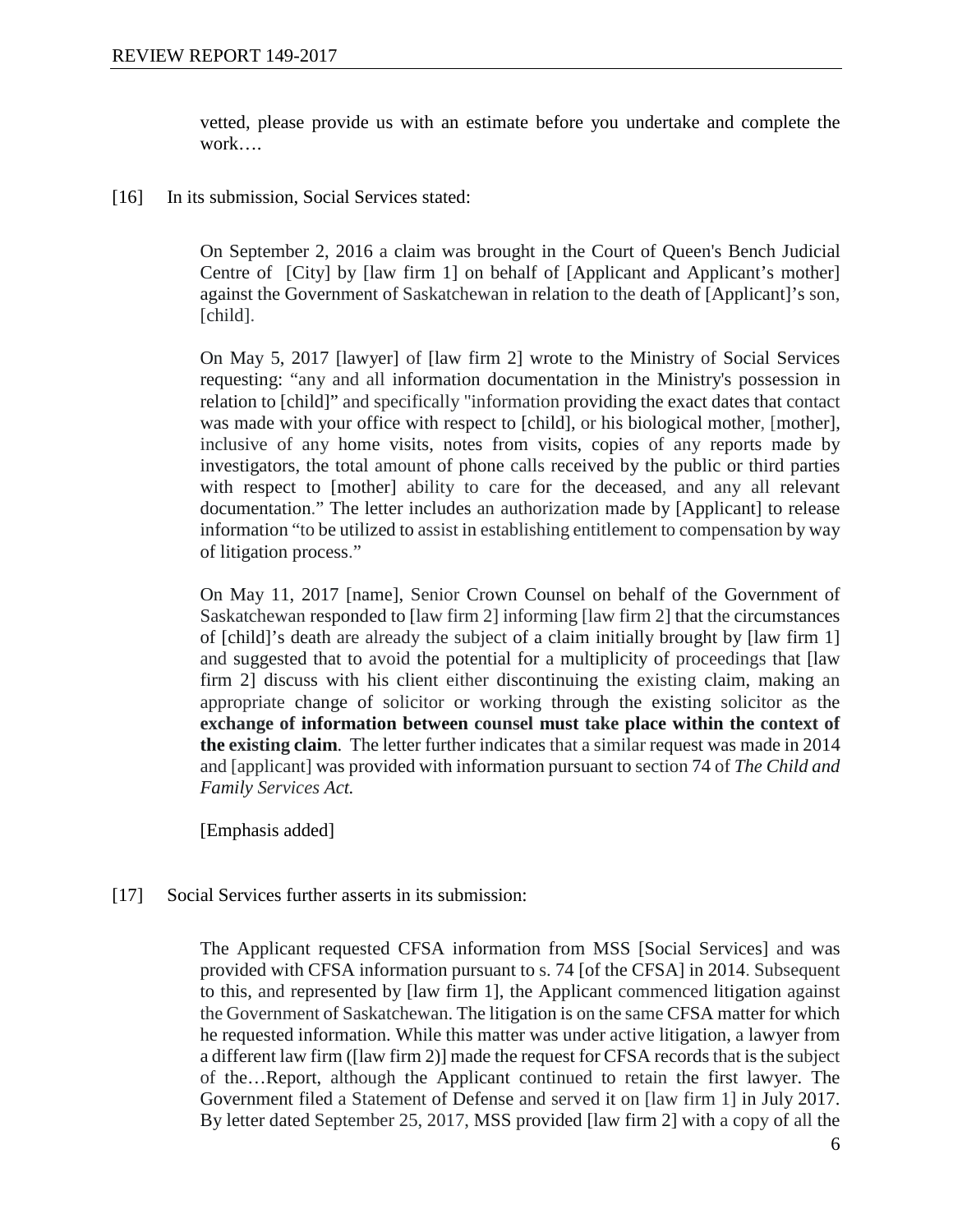records it could provide pursuant to s. 74 of the CFSA. In January 2018, the Applicant replaced [law firm 1] with a third lawyer. Although the FOIP process is distinct from the litigation process, there were no FOIP records (no non-CFSA records) requested in either of the two requests under s. 74. This context is important because, if the Applicant was not satisfied with the CFSA information or records provided pursuant to s. 74, the discovery and disclosure provisions of *The Queen's Bench Rules* are also available to him.

- [18] I will be addressing whether my office has the jurisdiction to review an access to information request that include records that may fall under section 74 of the CFSA in the next part of this Report.
- [19] Although there has been a Statement of Claim issued against Social Services, the Statement of Claim is a separate process from FOIP. The right of access under FOIP is not hindered because there may be a court proceeding in place. In Review Report 223-2015 and 224- 2015, I noted:

[19] Discovery and disclosure provisions of the *Rules of the Court of Queen's Bench*  of Saskatchewan operated independent of any process under LA FOIP [*The Local Authority Freedom of Information and Protection of Privacy Act*]….

- [20] The Court discovery and disclosure process can include conditions that prevent the documents from being shared outside of the solicitor-client relationship. These conditions can prevent individuals from retaining copies of the information or disseminating the information. That may be the reason an individual who is in a court process chooses to also use the FOIP process to obtain as much of the record as possible. FOIP places no limits on what individuals do with a record once they receive it.
- [21] From a review of the May 5, 2017 letter, the language included in the letter and who the letter was addressed to, Social Services should have, at the very least contacted the lawyer to clarify his intentions with the request and whether or not he intended for it to be treated as a formal request under FOIP. It did not and instead forwarded it to the Justice lawyer who is part of the litigation process.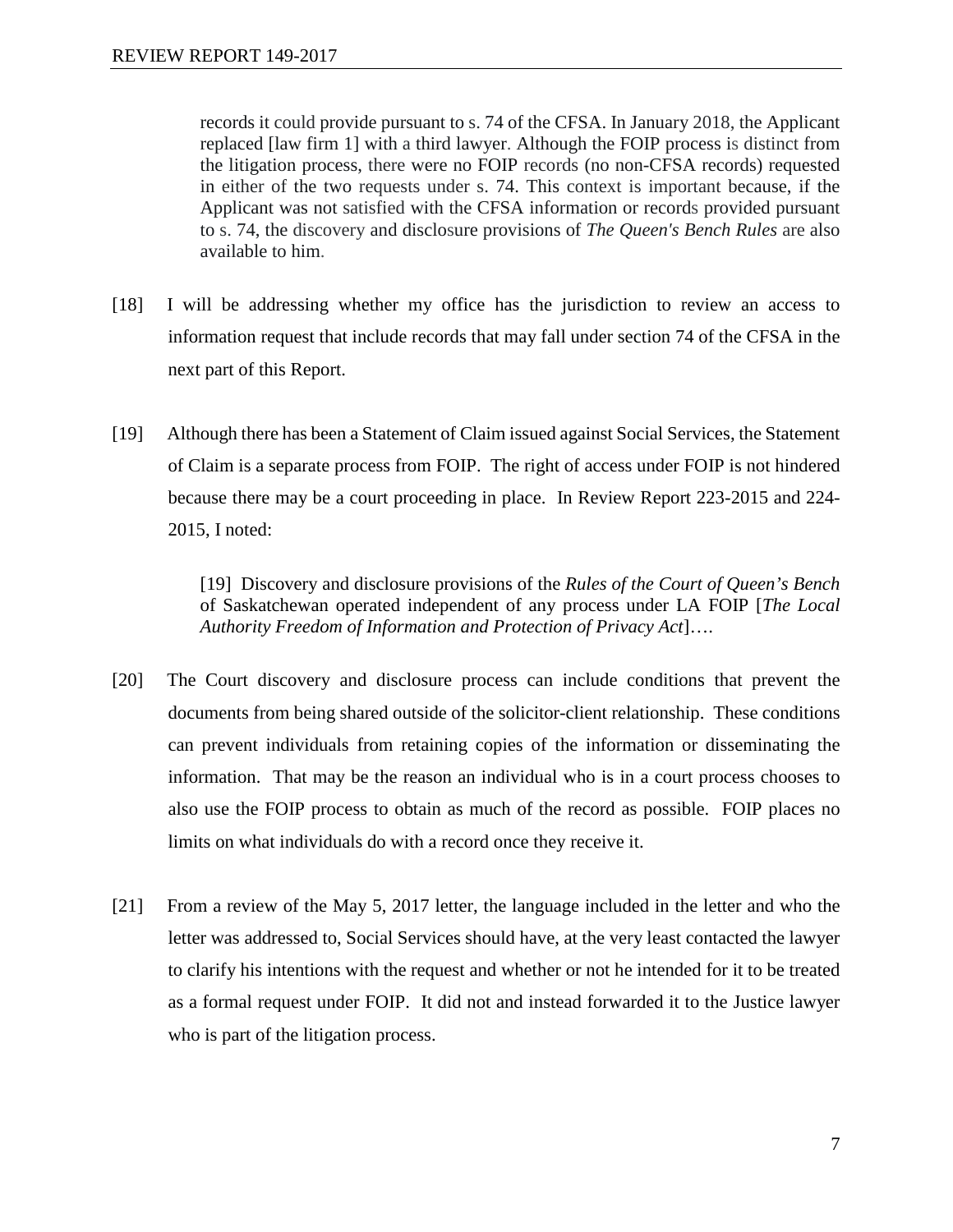- [22] I do note that Social Services has asserted that the May 5, 2017 letter included an authorization made by [Applicant] to release information "to be utilized to assist in establishing entitlement to compensation by way of litigation process." However, the Applicant clearly thought that the request was a formal access to information request under FOIP as he exercised his right to request a review by my office. At that point, Social Services could have remedied the situation and clarified the Applicant's confusion about the two processes by processing it as a formal request under FOIP. However, it did not.
- [23] In addition, any confusion Social Services may have had arising from the letter for example who is representing the Applicant in the statement of claim - should have been treated as a separate issue.
- [24] I would also like to note that by letter dated September 25, 2017, once this review commenced, Social Services responded to the Applicant with some records. This response letter, in part, noted:

…Please find attached records responsive to your request. Please note that, some of the information contained in the attached records has been severed pursuant to section 74(1) of The Child and Family Services Act….

[25] Of important note is when an individual makes a formal access to information request, a series of rights are triggered in relation to the access request. Section 7 of FOIP outlines the response requirements by a public body when responding to an access to information request. Subsection 7(3) of FOIP provides:

> **7**(3) A notice given pursuant to subsection (2) is to state that the applicant may request a review by the commissioner within one year after the notice is given.

[26] Should an applicant exercise their right to a review by my office, once a report of the Commissioner has been issued and the head of the public body provides a decision regarding the report, an applicant has 30 days to appeal the decision to the Court of Queen's Bench. Subsection 57(1) of FOIP provides:

> **57**(1) Within 30 days after receiving a decision of the head pursuant to section 56 an applicant or individual or a third party may appeal that decision to the court.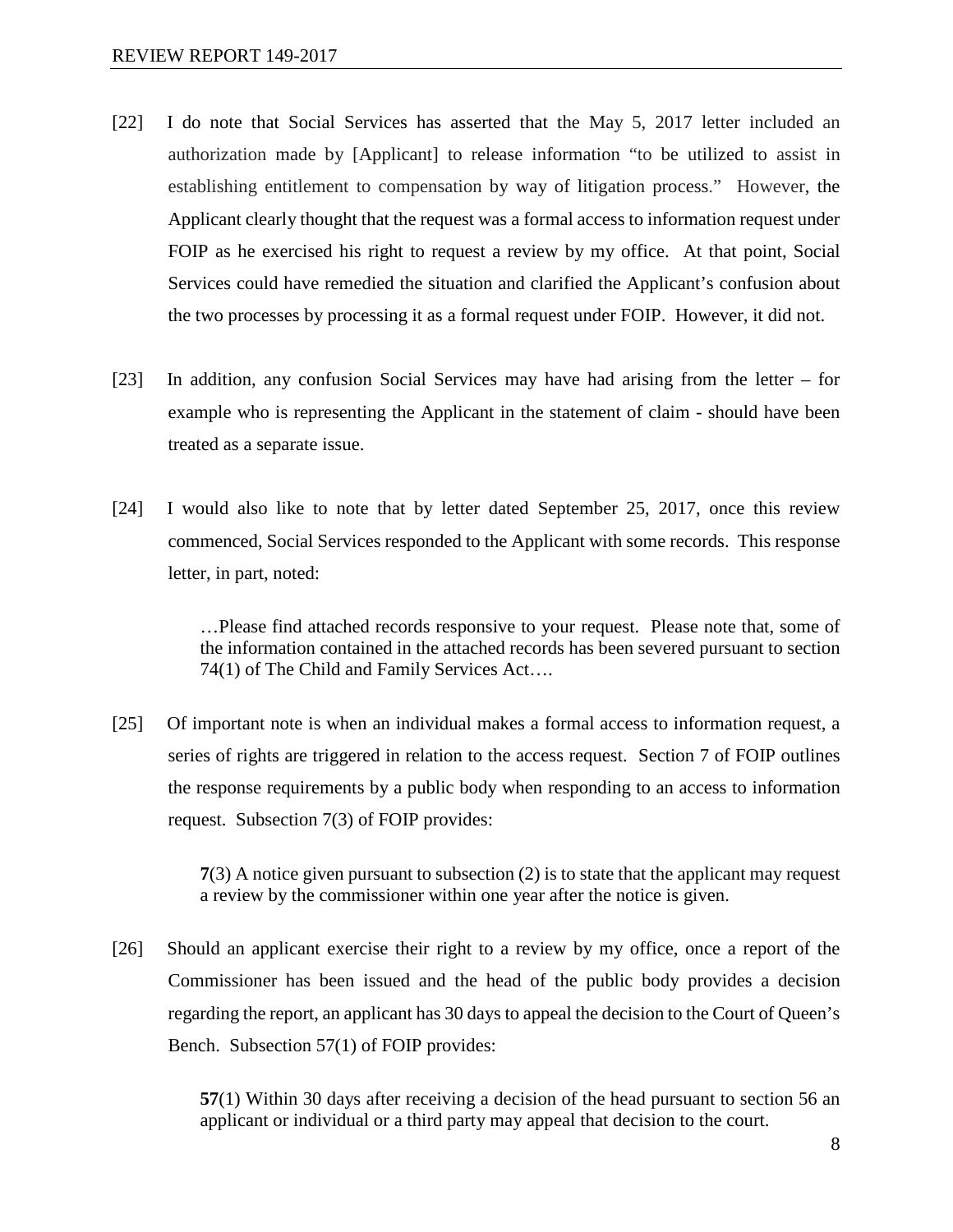- [27] In its submission, Social Services maintains that the Applicant was already in litigation, so has access to court processes for gaining access to documents that are the subject of litigation, in addition to any documents he could access under section 74 of the CFSA. The Ministry also notes that the Applicant had the option of making an application for judicial review of the exercise of discretion by Social Services.
- [28] The Applicant appears to have many court processes available to him. However, the Court process under FOIP is completely and distinctly separate from the other Court processes which he is already engaged in. Further, there is no reason that at any given time an individual cannot be involved in multiple court processes. Proceeding with one does not take away an individual's right to proceed with another.
- [29] Finally, through the course of this review, I became aware of forms that Social Services provides its clients to access information under the CFSA as the Applicant initially made the request on an internal Social Services form - the *Child & Family Service Information Request Form* (CFSA Information Request Form). I reviewed the forms that are prescribed in the CFSA Regulations, and this form is not prescribed. However, it is significantly similar to Form A (Access to Information Request Form) that is a prescribed form in the FOIP Regulations. The two forms share similarity in their appearance and in the information each form requires.
- [30] The CFSA Information Request Form does not reference the right to access records under FOIP. Therefore, this raises more concerns that citizens are not aware of their rights afforded under FOIP because they are being ushered into a separate process under the CFSA. The underlying purpose of FOIP legislation is open, transparent and accountable government, however Social Services has created a separate, and in my opinion, confusing process.
- [31] My office met with Social Services on November 14, 2018, to learn more about its internal access processes and to see if it could modify those processes to advise applicants of their rights under FOIP. Unfortunately, in response to that meeting, Social Services advised my office that it has decided not to change its current processes.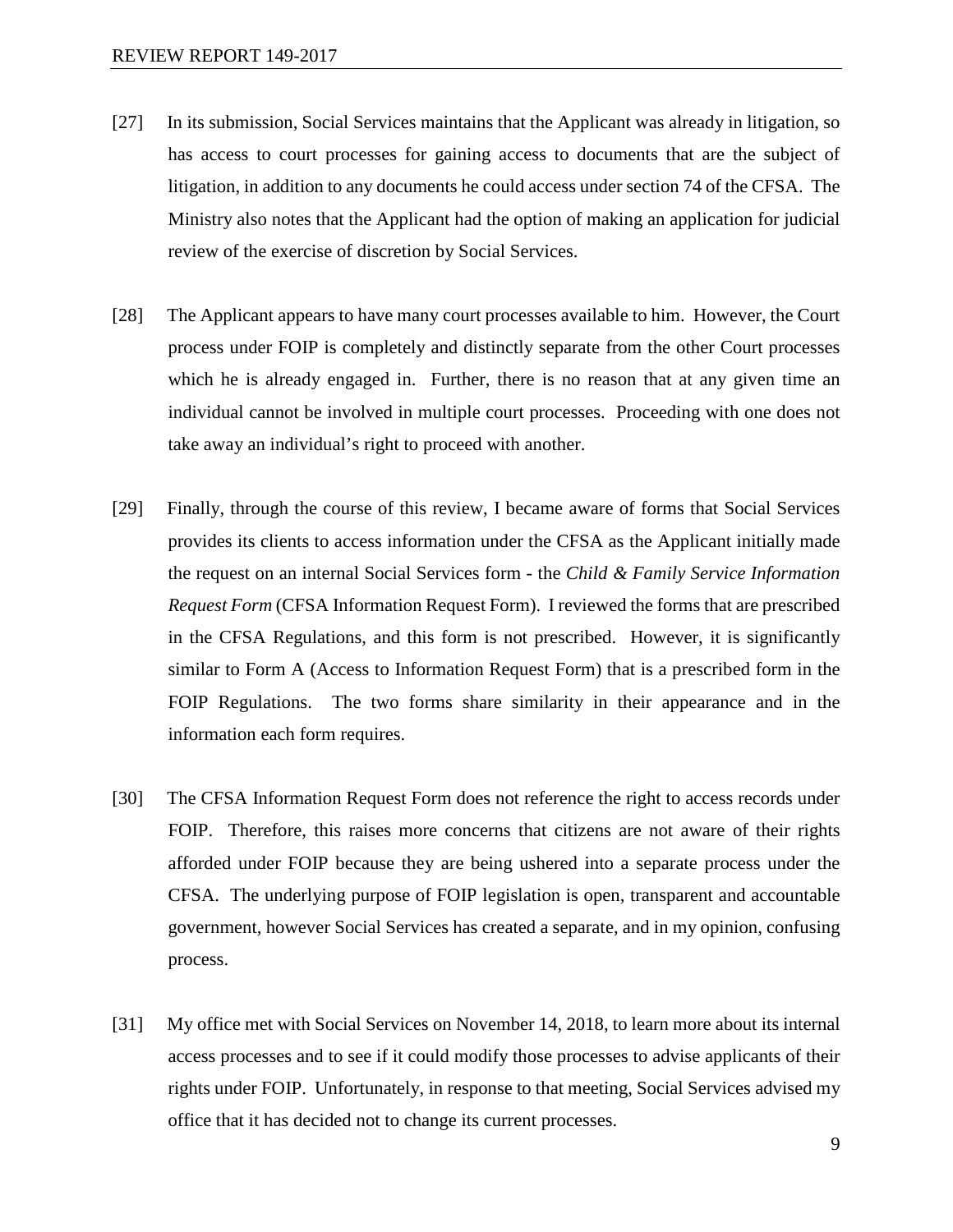- [32] Social Services' decision is disappointing and goes against the underlying purpose of FOIP.
- [33] Because of this, I would encourage individuals wishing to access records from Social Services to complete the formal Access to Information Request Form that is prescribed in the FOIP Regulations and submit it to Social Services. Then, if Social Services does not respond under FOIP, the Applicant can request a review by my office. Both the Access to Information Request Form and the Request for Review Form can be found on the IPC website: www.oipc.sk.ca.
- [34] If Social Services continues to provide the CFSA Information Request Form, I will treat such a form as an access request under FOIP and when a request for review occurs I will analyze the form under FOIP. But frankly, I would like to see Social Services do one of the following as it relates to the CFSA Form:
	- 1) cease using it;

2) amend it so individuals are aware of the right to request a review by my office; and/or

3) amend it so individuals using it are made aware of the FOIP process so they can be fully informed and make their own choice as to which form and process they use.

- [35] Social Services deals with the most vulnerable sector of individuals in this province individuals who may not be fully aware of all the legislative rights afforded to them. It is Social Services responsibility to make these individuals aware of these rights.
- [36] I find that the May 5, 2017 letter had all the elements to make it a formal request under FOIP.

## **3. Does my office have jurisdiction to conduct a review of records that may be subject to section 74 of the CFSA as provided for in subsection 23(3)(c) of FOIP?**

[37] I will now determine if my office can conduct a review of records that may be subject to to section 74 of the CFSA as provided for in subsection 23(3)(c) of FOIP.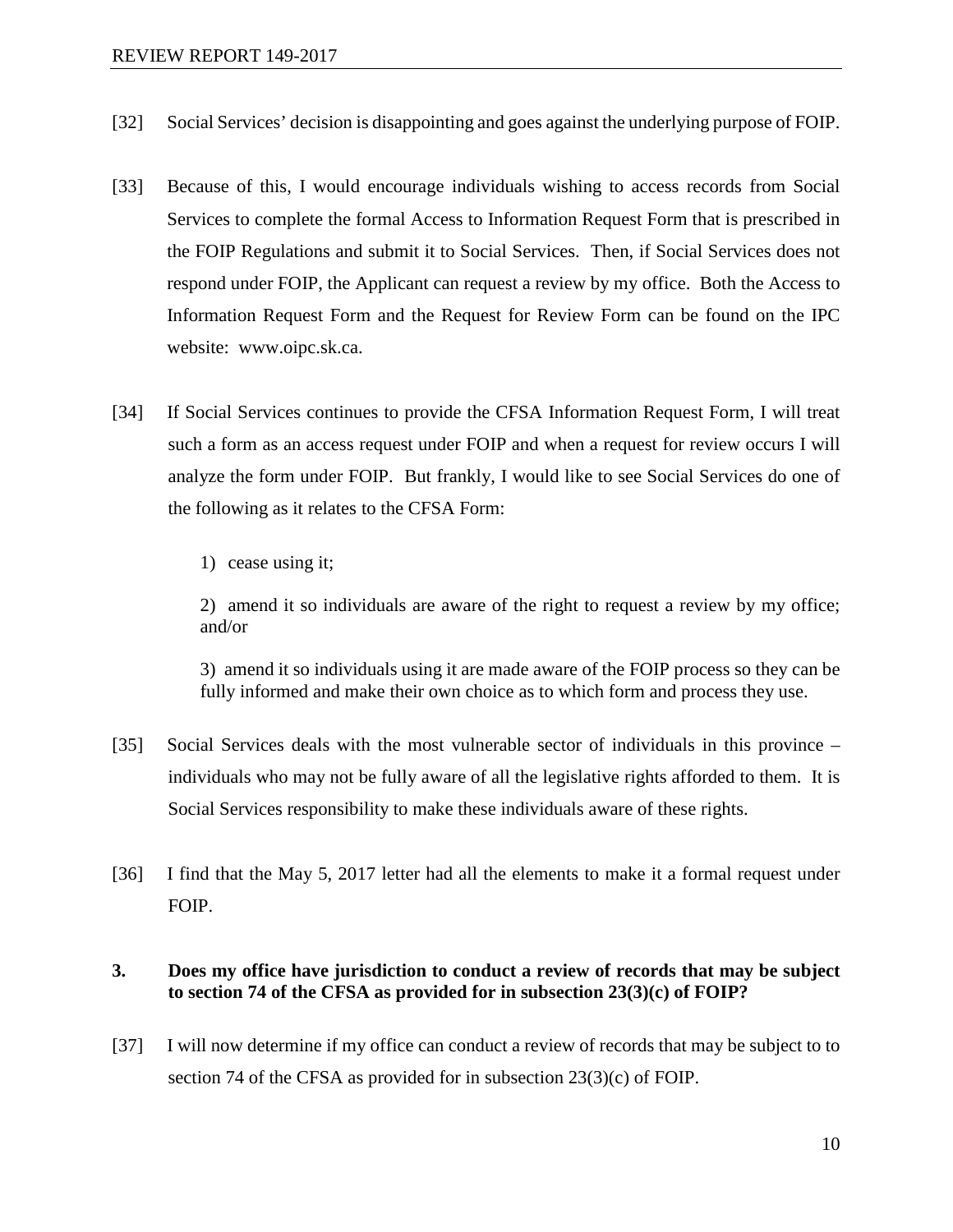- [38] In its submission, Social Services asserts there is not a provision in FOIP that would allow my office to review CFSA records.
- [39] The purpose of this provision is to ensure that FOIP prevails over other statutory provisions unless the records or information fall within the enumerated list of exclusions in subsection  $23(3)$  of FOIP and section 12 of the FOIP Regulations. Subsections  $23(1)$  and  $23(3)(c)$  of FOIP provide:

**23**(1) Where a provision of:

(a) any other Act; or

(b) a regulation made pursuant to any other Act;

that **restricts or prohibits access** by any person to a record or information in the possession or under the control of a government institution conflicts with this Act or the regulations made pursuant to it, the provisions of this Act and the regulations made pursuant it shall prevail.

…

…

(3) Subsection (1) does not apply to the following provisions, and those provisions prevail:

(c) section 74 of *The Child and Family Services Act*

[Emphasis added]

[40] In *Rizzo & Rizzo Shoes Ltd. (Re),* [1998] 1 SCR 27, 1998 CanLII 837 (SCC), the Supreme Court of Canada (SCC) noted:

> …The words of an Act are to be read in their entire context and in their grammatical and ordinary sense harmoniously with the scheme of the Act, the object of the Act, and the intention of Parliament….

[41] This is a fundamental principle of statutory interpretation. A useful starting point therefore is to consider the general purpose of FOIP and the specific wording of section 23 of FOIP.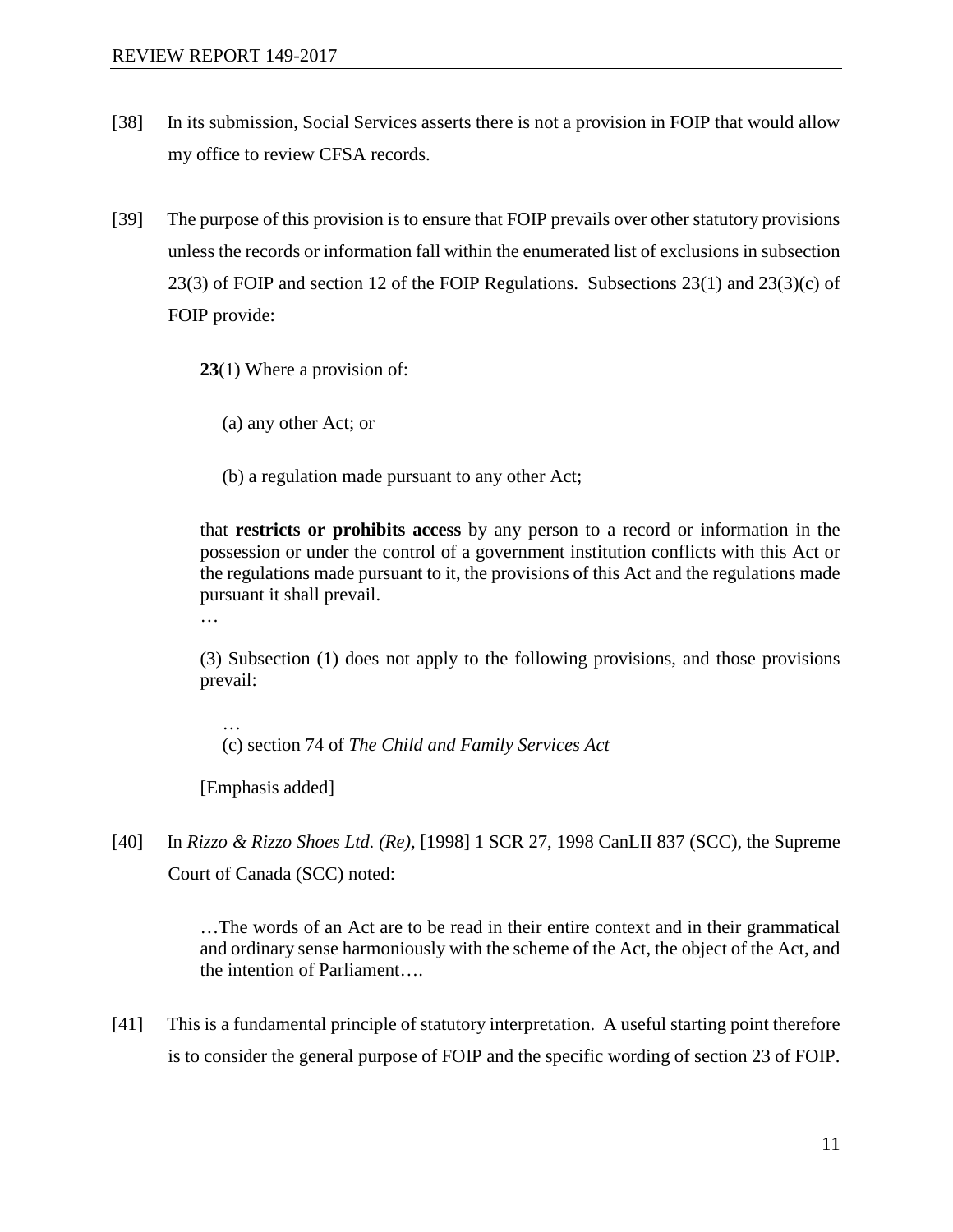[42] In *General Motors Acceptance Corp. of Canada v Saskatchewan Government Insurance*, 1993 CanLII 9128 (SK CA), the Saskatchewan Court of Appeal described the overarching objects of FOIP as follows:

> [11] The *Act's* basic purpose reflects a general philosophy of full disclosure unless information is exempted under clearly delineated statutory language. There are specific exemptions from disclosure set forth in the Act*,* but these limited exemptions do not obscure the basic policy that disclosure, not secrecy, is the dominant objective of the Act. That is not to say that the statutory exemptions are of little or no significance. We recognize that they are intended to have a meaningful reach and application. The *Act* provides for specific exemptions to take care of potential abuses. There are legitimate privacy interests that could be harmed by release of certain types of information. Accordingly, specific exemptions have been delineated to achieve a workable balance between the competing interests. The *Act's* broad provisions for disclosure, coupled with specific exemptions, prescribe the "balance" struck between an individual's right to privacy and the basic policy of opening agency records and action to public scrutiny.

- [43] Consistent with this overarching legislative purpose, subsection 23(1) of FOIP provides that "[where] a provision of any other Act…restricts or prohibits access by any person to a record or information in the possession or under the control of a government institution *conflicts* with [FOIP]…the provisions of [FOIP]…shall prevail." Subsection 23(2) of FOIP entrenches this rule even further by providing that subsection 23(1) of FOIP applies notwithstanding any provision in the other Act that states the provision of that Act is to apply notwithstanding any other Act or law.
- [44] Therefore, to the extent that there is a conflict, subsections 23(1) and (2) of FOIP are clearly intended to create a legislative hierarchy such that the provisions of FOIP *prevail* over the provisions of the other conflicting Act. In short, the legislature has drafted section 23 of FOIP to in a way that is described simply in *Sullivan on the Construction of Statutes* (Sullivan)*,* 6th Edition (Toronto: LexisNexis Canada, 2014) at §11.42 "in cases where section x come into conflict with section y, section x prevails."
- [45] Subsection 23(2) of FOIP states that this hierarchy is subject to subsection (3) of FOIP. Subsection 23(3) of FOIP provides that "[subsection] (1) does not apply to the following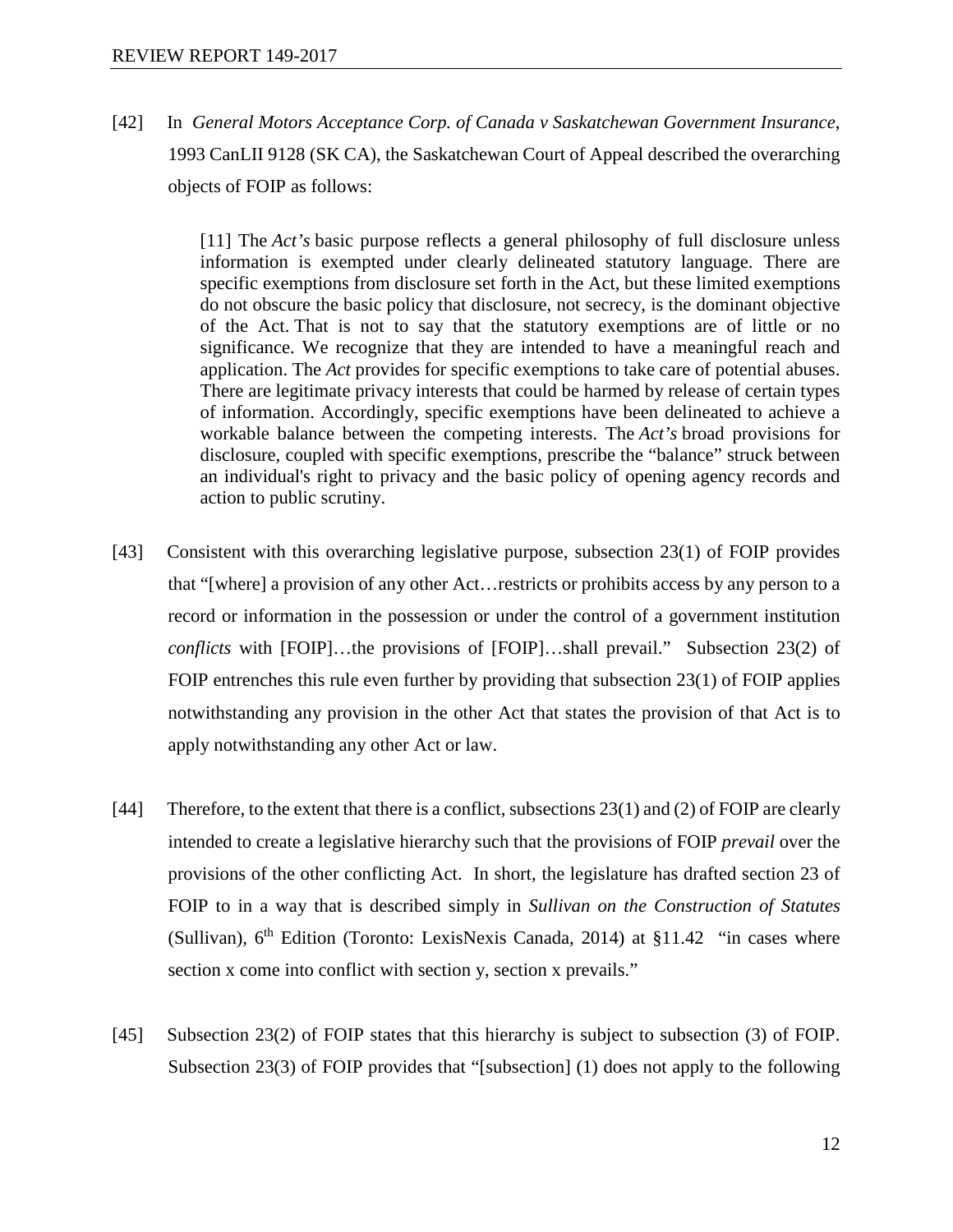provisions, and those provisions prevail…" and goes on to list section 74 of the CFSA among other specific provisions.

[46] By reason of subsection  $23(2)$  subjecting itself to subsection (3), and subsection (3) referring back to subsection (1), these provisions are grouped together. As noted by Sullivan:

> **§14.55** *Grouping of Provisions under headings.* When provisions are grouped together under a heading it is presumed that they are related to one another in some particular way, that there is a shared subject or object or a common feature to the provisions. Conversely, the placement of provisions elsewhere, under a different heading, suggests the absence of such a relationship.

- [47] Given the interrelation of these three clauses within the same provision, subsection 23(3) is clearly intended to have the effect of reversing the hierarchy established under subsections (1) and (2), but only in respect of certain specifically-listed provisions of other Acts (including section 74 of the CFSA). Only these listed provisions are exceptionally intended to *prevail* over any conflicting provision in FOIP and not the other way around as subsections (1) and (2) would otherwise have it.
- [48] Subsections 23(1) and (3) of FOIP both refer to the term "prevail." As noted by Sullivan at §8.32, "It is presumed that the legislature uses language carefully and consistently so that within a statute or other legislative instrument the same words have the same meanings…."
- [49] In fact, the SCC has consistently applied this "presumption of consistent expression" in its interpretation of statutes. For examples, see *R v Zeolkowski* [1989] 1 SCR at para 19 and *Thomson v Canada (Deputy Minister of Agriculture),* [1992] 1 SCR 385 at paras 26-28.
- [50] As outlined in Sullivan at §8.35, where the same phrase is used in close proximity (in this case, within the same provision), the presumption is particularly strong. A plain reading of section 23 of FOIP supports the provision that "prevail" clearly means a provision of one Act having priority over a conflicting provision in another Act.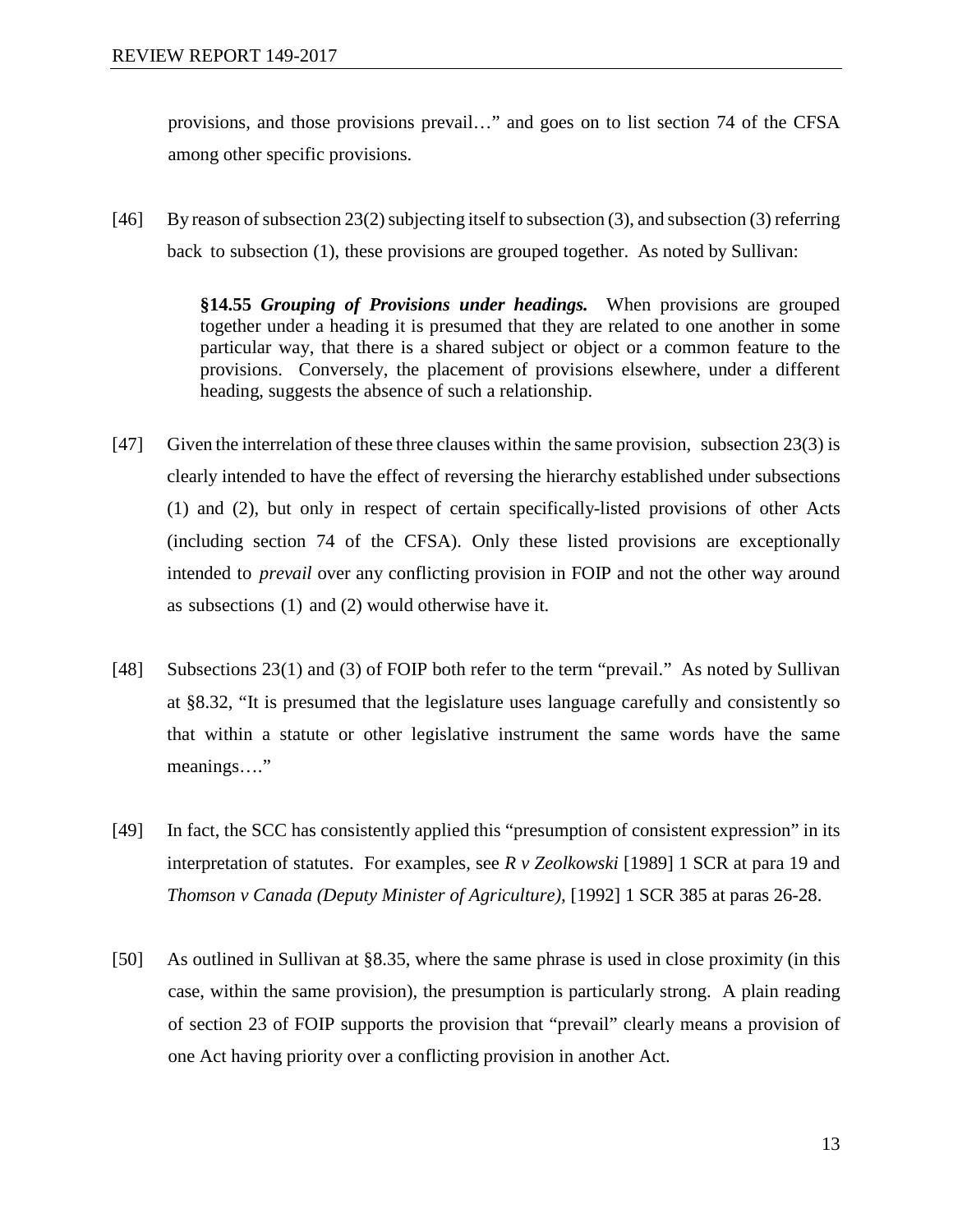[51] It is evident on the face of the provision itself that subsection 23(3) of FOIP must be read together with the other subsections to infer clear meaning, "Subsection (1) does not apply to the following provisions, and those provisions prevail." *Prevail* being a relative term, it is not otherwise possible to infer what the specific provisions listed in subsection 23(3) of FOIP are intended to prevail over without referring back to the hierarchy set up in subsection 23(1) of FOIP between conflicting provisions. As noted in Sullivan at §11.2:

> **§11.2** *Governing Principle:* It is presumed that the provisions of legislation are meant to work together, both logically and teleologically, as parts of a functioning whole. The parts are presumed to fit together logically to form a rational, internally consistent framework; and because the framework has a purpose, the parts are also presumed to work together dynamically, each contribute something toward accomplishing the intended goal.

[52] Taking the provisions in their entire context, there is no reason why – where a conflict does not exist – the provisions in these other Acts could not, and should not, co-exist with FOIP wherever both can be given meaningful effect in accordance with the legislature's purposes. Such an interpretation of the harmonious interaction between section 23 of FOIP and section 74 of the CFSA also adhere to the principle of coherence between statutes. As stated by the SCC in *Lévis (City) v. Fraternité des policiers de Lévis Inc.*, [2007] 1 S.C.R. 591, 2007 SCC 14:

> 47 The starting point in any analysis of legislative conflict is that legislative coherence is presumed, and an interpretation which results in conflict should be eschewed unless it is unavoidable. The test for determining whether an unavoidable conflict exists is well stated by Professor Côté in his treatise on statutory interpretation:

According to case law, two statutes are not repugnant simply because they deal with the same subject: application of one must implicitly or explicitly preclude application of the other.

(P.-A. Côté, *The Interpretation of Legislation in Canada* (3rd ed. 2000), at p. 350)

[53] In contrast, the Ministry takes the position that subsection 23(3) of FOIP "is not made subject to subsection (1)" of the same provision, that "[they] are separate subsections", that "s. 74 of the CFSA prevails regardless of whether there is conflict", and that FOIP and s. 74 of the CFSA cannot both apply to CFSA records even "to the extent they can operate together", ignores the fundamental principles of statutory interpretation as outlined above.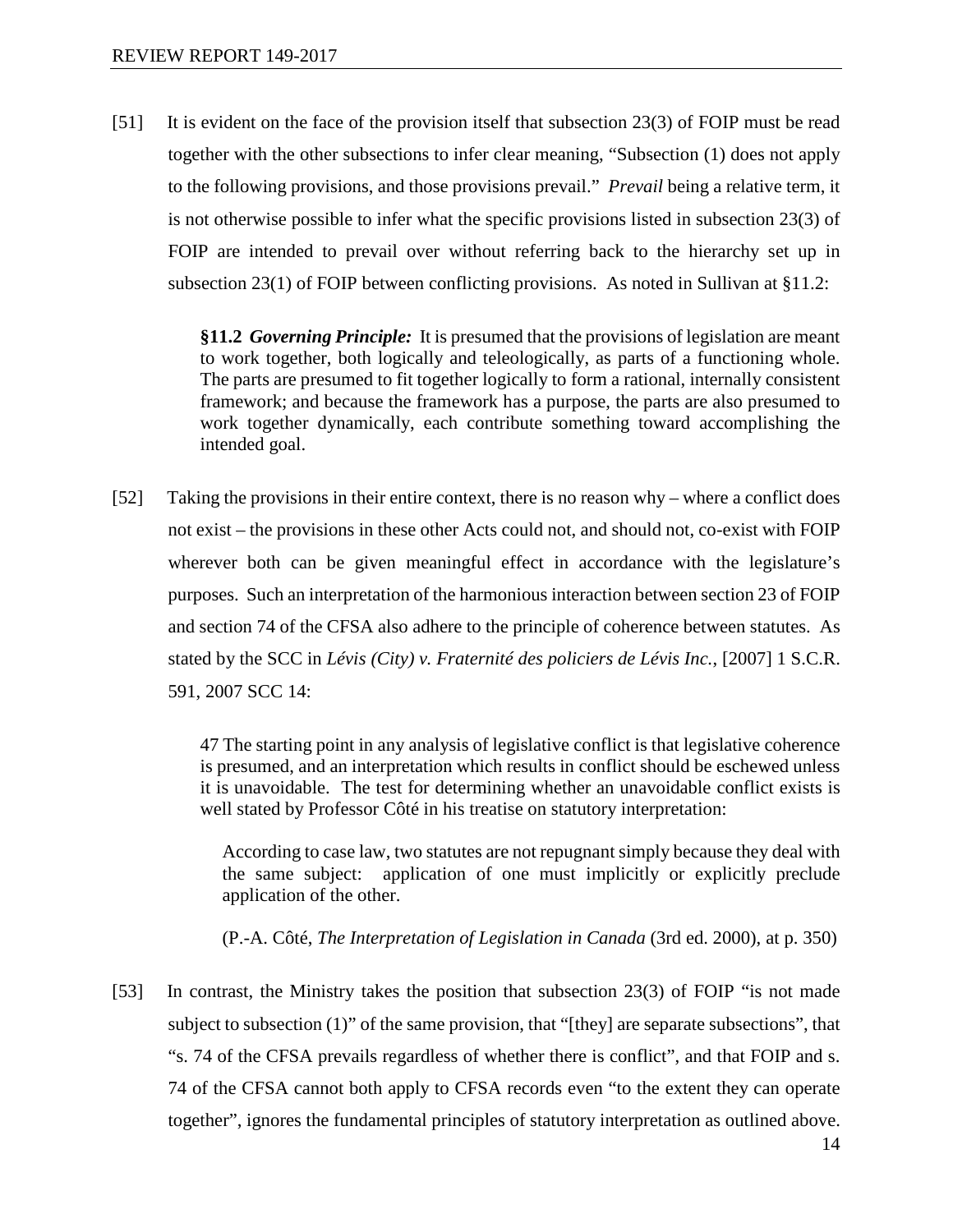- [54] In *Ontario (Ministry of Community Safety & Correctional Services) v. Ontario (Information & Privacy Commissioner)*, 2014 SCC 31, the SCC was tasked with interpreting section 67 of the Ontario's *Freedom of Information and Protection of Privacy Act* (Ontario's FOIP), which is structured similarly to section 23 of FOIP. The SCC referred to section 67 of Ontario's FOIP as "the mechanism the legislature chose to resolve any conflict." The Court held that subsection 67(1) of Ontario's FOIP sets out the general priority of it over other confidentiality provisions found in other legislation.
- [55] Accordingly, a government institution cannot refuse to disclose a record requested under Ontario's FOIP on the basis that its governing legislation mandates that the information contained in the record be kept confidential, unless this other legislation specifically provides otherwise. Section 67(2) of Ontario's FOIP, like subsection 23(3) of FOIP, then goes on to list specific confidentiality provisions found in other legislation which reverse the general priority rule and do prevail over Ontario's FOIP.
- [56] The Ministry's submissions state that section 74 of the CFSA "contains a complete code for the use and dissemination…of documents and information that have come into existence through anything done pursuant to the CFSA" and that this precludes the Commissioner from exercising his jurisdiction over CFSA records.
- [57] As outlined in Sullivan at §11.7 and §11.11, in order for a provision to be interpreted as exhaustive, it is not enough to show that the provision specifically addresses a particular matter. Rather, evidence that the provision is intended to be an exhaustive statement of the law concerning a matter is required.

**§11.7 Presumption of overlap.** When two provisions are applicable without conflict to the same facts, it is presumed that each is meant to operate fully according to its terms. So long as overlapping provisions *can* apply, it is presumed that they are meant to apply. The only issue for the court is whether the presumption is rebutted by evidence that one of the provisions was intended to apply exhaustively to facts of the sort in question.

…

**§11.11** Generally, a specific provision applies to the exclusion of a general one only if there is conflict between the two provisions or there is cogent evidence that the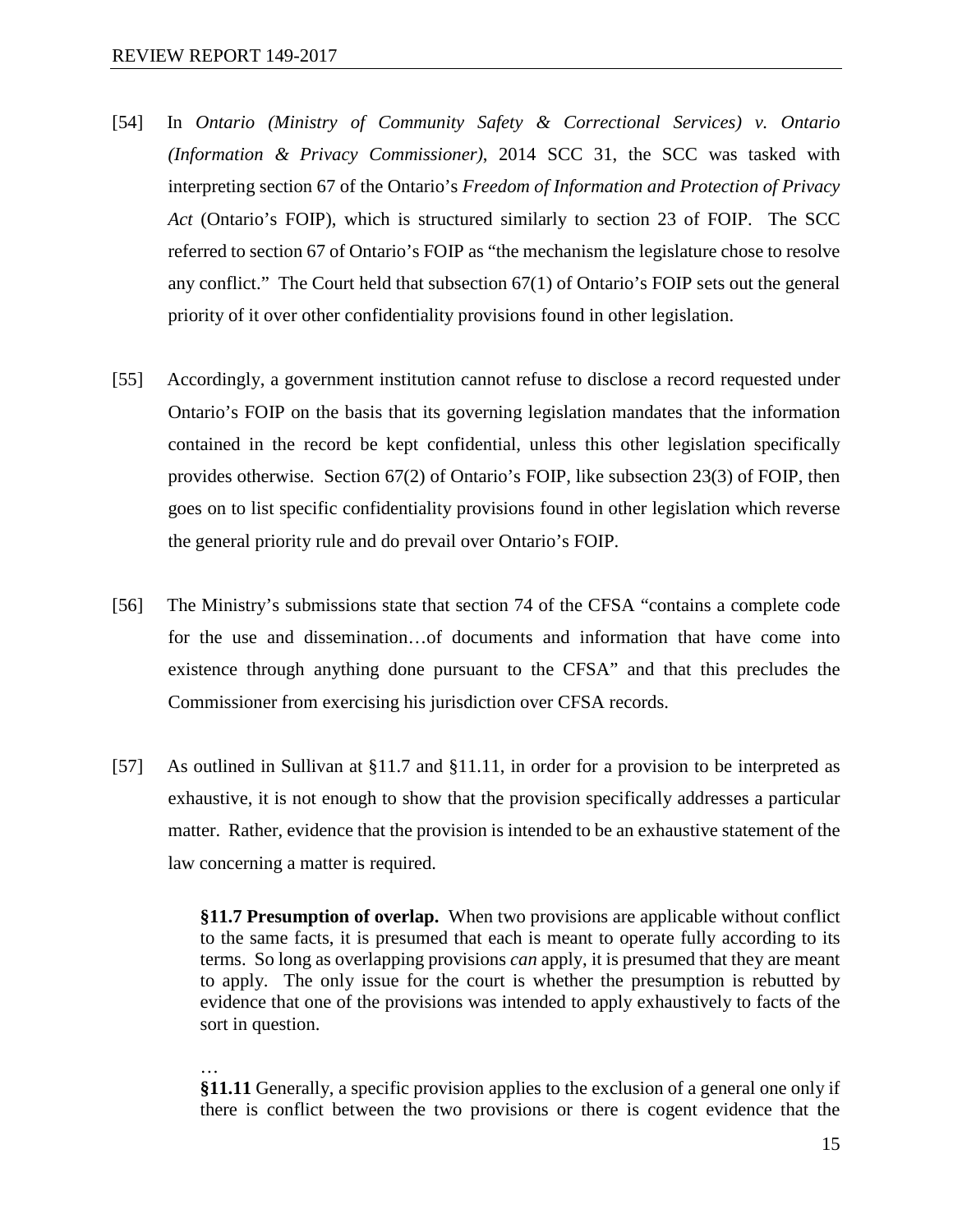legislature intended the more specific provision to be exhaustive. The fact that one provision is more general than another is not in itself evidence that the specific provision was intended to exclude the more general.

[58] In *Perron-Melefant v. Malenfant (Trustee of)*, [1999] 3 SCR 375 (at paragraphs 27 and 35), the SCC confirmed the following two-step analytic framework for determining intention in respect of exhaustive provisions:

> (i) review the legislative history and historical context of the provisions, paying particular attention to the legislative debates; and

> (ii) the provisions themselves are to be reviewed in the context of the legislation as a whole.

- [59] Further, Sullivan at §11.20 outlines that the courts are to inquire whether the legislature turned its mind to every aspect of the matter and intended the provisions to be a comprehensive and exhaustive set of rules governing the matter.
- [60] Section 3 of the CFSA outlines it's general purpose and provides:

**3** The purpose of this Act is to promote the well-being of children in need of protection by offering, wherever appropriate, services that are designed to maintain, support and preserve the family in the least disruptive manner.

- [61] Section 74 of the CFSA is found in Part IX, which deals with general matters and the provision itself has been broadly described as recognizing the confidentiality of children's records. In *Re W (E), 2012 SKCA 75,* the Saskatchewan Court of Appeal stated that section 74 of the CFSA "imposes a general duty of confidentiality on the Government-side actors in the child protection system, but then goes on (by way of exception) to authorize particular individuals to divulge information in specified circumstances" and "[section] 74, as a whole, contemplates that otherwise confidential information may be divulged by difference actors pursuant to distinct authorities."
- [62] As for the governance mechanisms and information-sharing agreements required to protect confidential records and the required processes to enable restricted access and disclosure, these are not contained, or even referenced within section 74 of the CFSA, but rather, are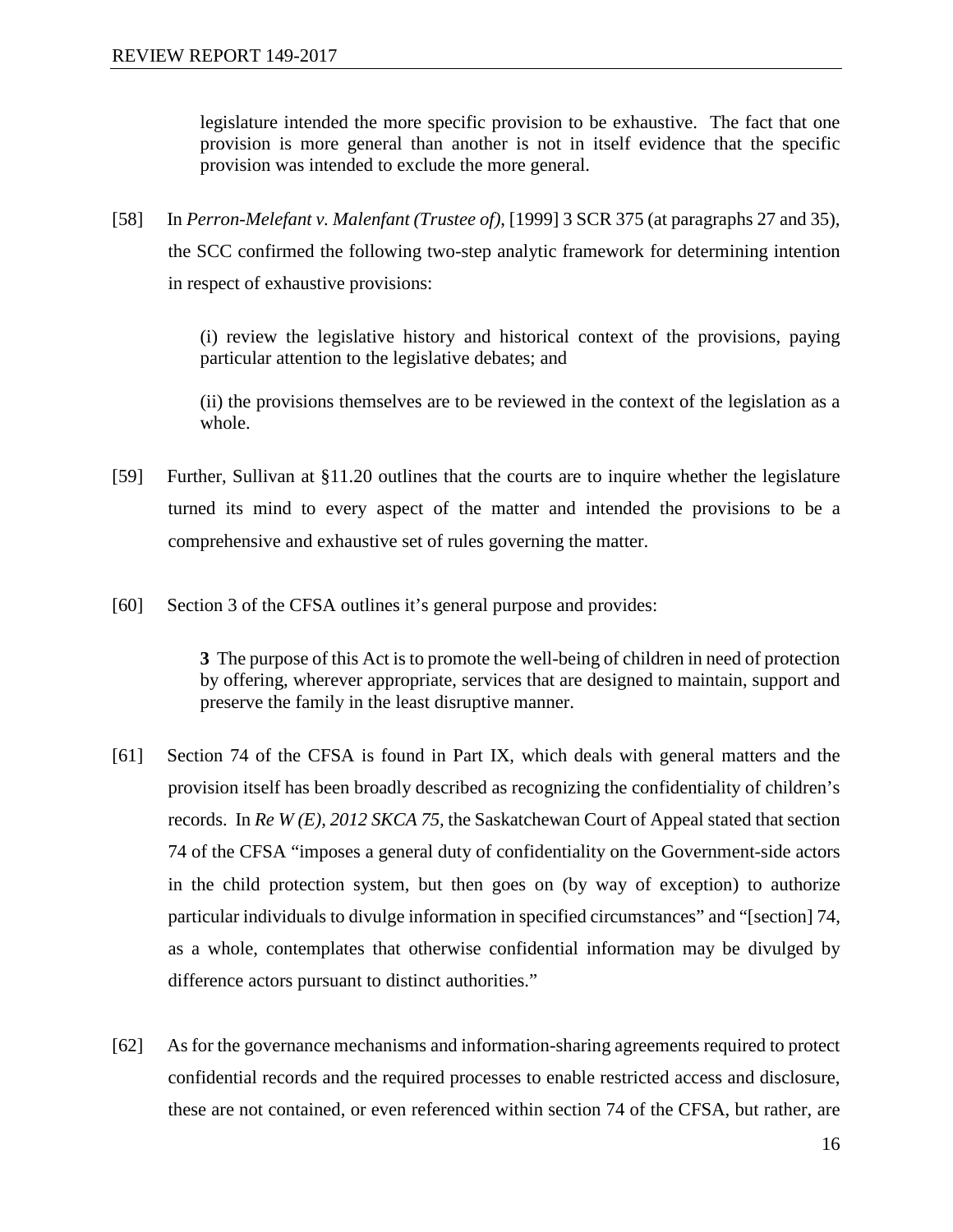prescribed elsewhere by way of regulation pursuant to section 80 of the CFSA. Had the legislature intended for these other governance and process-related provisions to also prevail over FOIP, *to the extent of any conflict*, it could have easily included section 80 of the CFSA among the enumerated "trumping" provisions in subsection 23(3) of FOIP.

- [63] That the legislature chose not to do so undermines Social Services' position that section 74 of the CFSA is a complete code with the effect of entirely ousting my office's jurisdiction in relation to the CFSA.
- [64] Part VII of FOIP establishes the broad jurisdiction of my office to review decisions of a head of a government institution pursuant to section 50 of FOIP. In conducting a review, my office may among other things, pursuant to section 54, require the production of records in the possession or control of a government institution and summon and enforce the appearance of a person and compel them to give oral or written evidence.
- [65] My office may exercise its full jurisdiction in respect of matters over which there is no conflict between FOIP and section 74 of the CFSA. For example, section 74 of the CFSA does not conflict with subsection 7(2)(d) of FOIP, which requires the head of the Ministry to give written notice to the applicant within 30 days after the application is made stating that access is refused, setting out the reasons for the refusal, and identifying the specific provisions of FOIP on which the refusal is based. Similarly, there is no conflict between section 74 of the CFSA and subsection 7(3) of FOIP that requires the applicant to be notified of their right to request a review by the Commissioner within one year.
- [66] In these cases, in the notification to the Applicant, the head of Social Service should advise that access is denied, citing subsection  $23(3)(c)$  of FOIP and explain how these records fall under the confidentiality provisions of section 74 of the CFSA. Further, as required by subsection 7(3) of FOIP, the head must advise the Applicant of the right to review by my office.
- [67] I may also recommend, pursuant to section 55 of FOIP, that Social Services disclose records that are outside the scope of section 74 of the CFSA in full or by way of severance.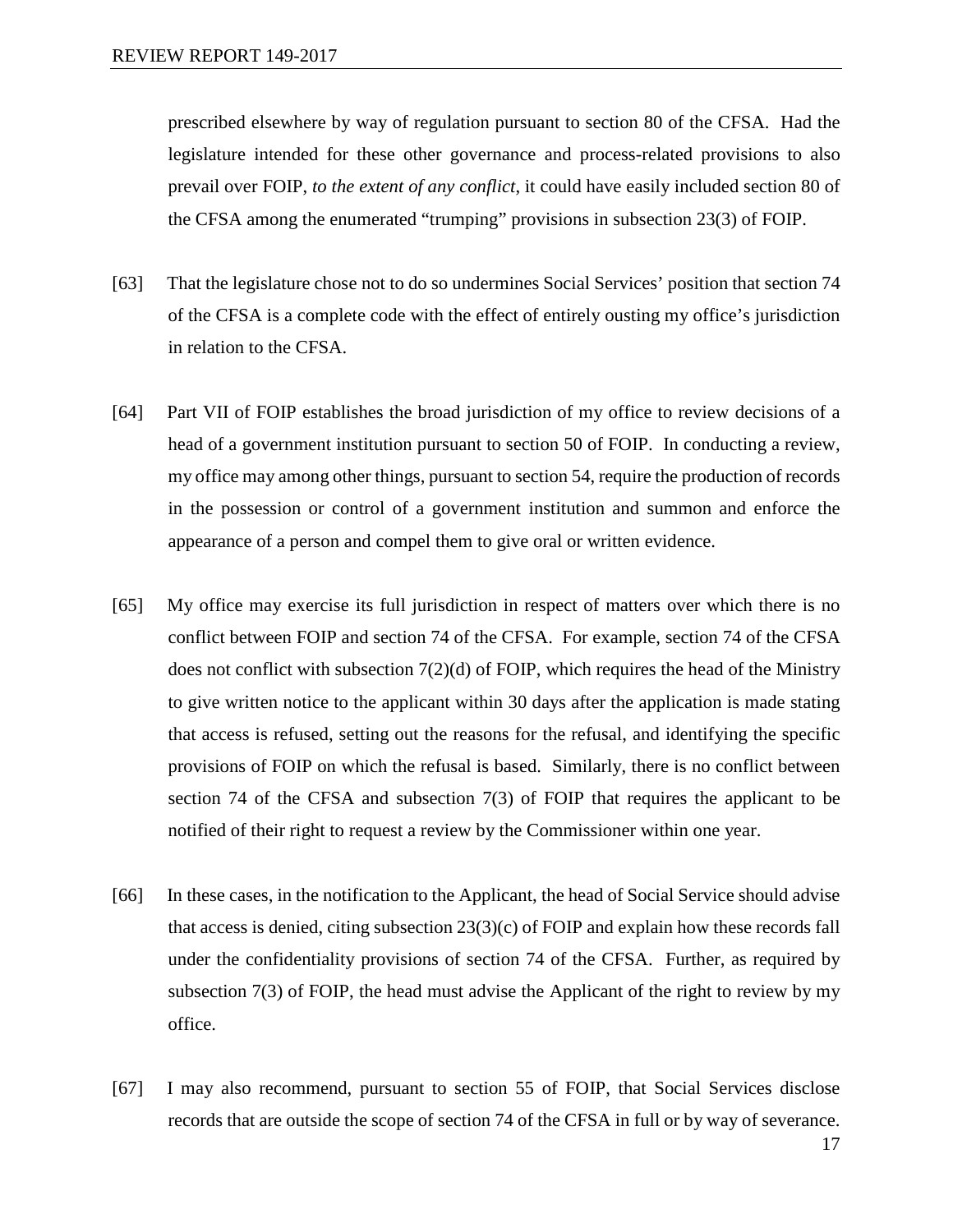For such purpose, I can interpret the CFSA as an external statute for the sole and narrow purpose of determining whether the records in question fall within or outside the bounds of section 74 and their resulting relationship *vis a vis* FOIP.

[68] This is entirely consistent with jurisprudence interpreting similar conflict-related provisions in other access to information and protection of privacy statutes. For example, the SCC held that it was not only reasonable, but required, for the Information and Privacy Commissioner of Ontario (Ontario OIPC) to interpret the provisions of an external statute (in this case, *Christopher's Law*) for the purpose of determining the interplay between it and her enabling statute (Ontario's FOIP). In *Ontario (Community Safety and Correctional Services) v. Ontario (Information and Privacy Commissioner),* 2014 SCC 31, [2014] 1 S.C.R. 674, the SCC notes:

> [27] The Commissioner was required to interpret *Christopher's Law* in the course of applying *FIPPA* [Ontario's FOIP]. She had to interpret *Christopher*'s *Law* for the narrow purpose of determining whether, as set out in s. 67 of FIPPA, it contained a "confidentiality provision" that "specifically provides" that it prevails over FIPPA. **This task was intimately connected to her core functions under FIPPA** relating to access to information and privacy and involved interpreting provisions in *Christopher's Law* "closely connected" to her functions.

[Emphasis added]

- [69] Moreover, the SCC found that the Commissioner's conclusion was owed deference in this regard and was reviewable on a standard of reasonableness.
- [70] In *Ontario (Minister of Health) v. Holly Big Canoe*, 1995 CanLII 512 (ON CA) (*Big Canoe*), the Ontario Court of Appeal held that records claimed to be excluded from the purview of Ontario's FOIP are nonetheless subject to the jurisdiction of the OIPC for the purpose of determining preliminary jurisdictional issues. The Ontario Court of Appeal wrote:

It is common ground (1) that the Commissioner is empowered under the *Freedom of Information and Protection of Privacy Act* to entertain the appeal of the requestor in this case and commence the inquiry to review the decision of the head of the institution as provided for in s. 52(1) under Part IV of the Act; and (2) that the Commissioner is authorized to determine, as a preliminary issue going to the Commissioner's jurisdiction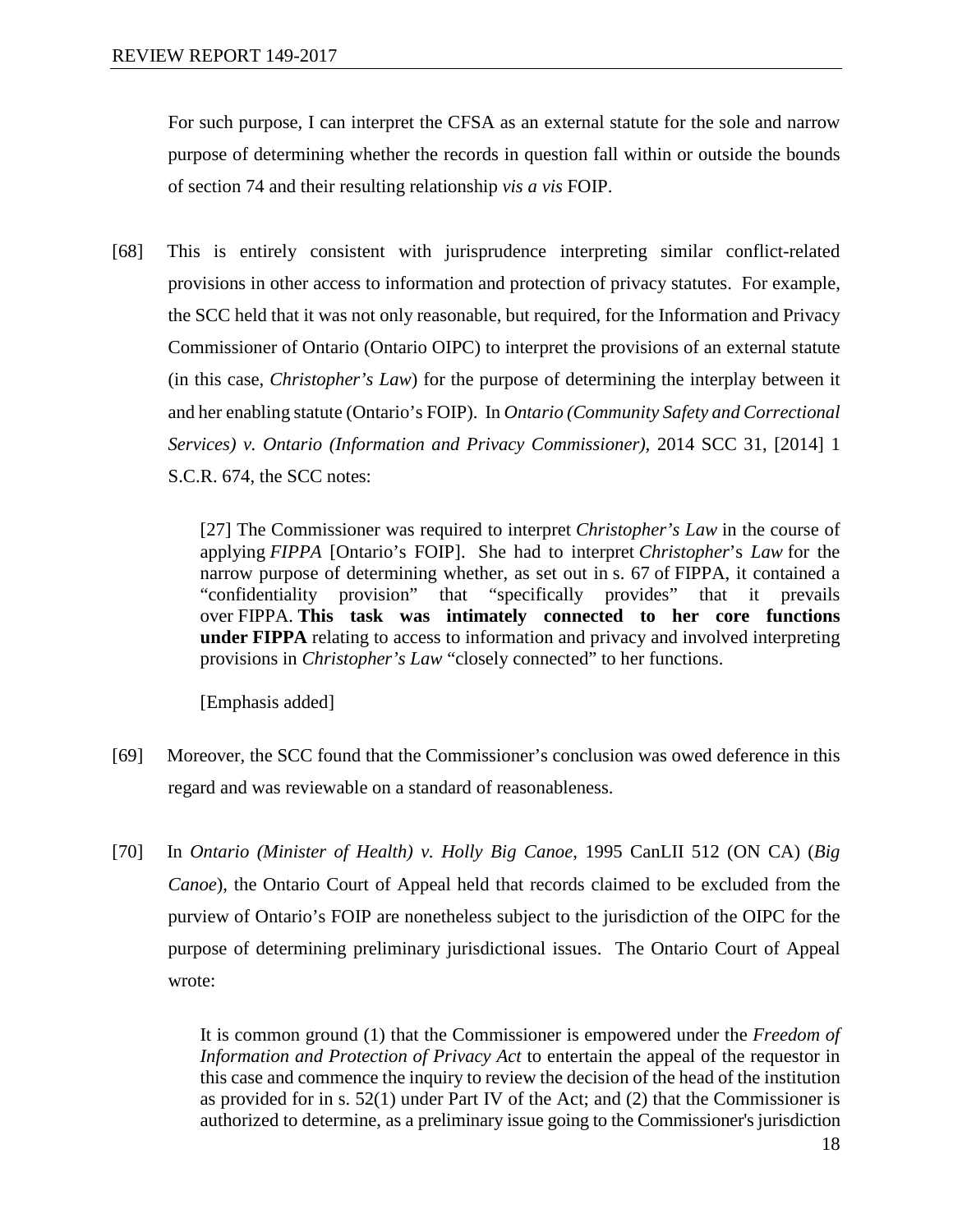to continue the inquiry, whether the records sought by the requester fall within the scope of s.65(2) of the Act. It is also acknowledged that the Commissioner's determination of this preliminary jurisdictional issue is subject to judicial review on a standard of correctness.

- [71] The Ontario Court of Appeal went further by affirming that the Commissioner is not precluded from requiring production of the relevant records in question for the purpose of determining this preliminary jurisdictional issue.
- [72] In response to my draft report, Social Services cites *British Columbia (Information and Privacy Commission v British Columbia (Police Complaint Commissioner)*, 2015 BCSC 1538 (*BC Case*) which Social Services contends is now indicative that the courts are moving away from the reasoning in *Big Canoe.*
- [73] I would like to note that the *BC Case* is a lower court decision. *Big Canoe* is an Ontario Court of Appeal decision and no appellate court has reversed *Big Canoe*.
- [74] Several important factors distinguish the *BC Case* from the present situation. One of the main distinctions is in terms of statutory differences, as the provision under study in that case (section 182 of the *Police Act*) was an all-out exclusion from BC's *Freedom of Information and Protection of Privacy Act* (*BC FIPPA*); it was not a hierarchy-establishing provision which designates which law should prevail in the event of conflict.
- [75] If we also look at this issue through the lens of FOIP's protection of privacy provisions, there are several situations, for instance, where additional privacy safeguards available under FOIP would not at all conflict with the provisions of section 74 of the CFSA. In fact, they could very logically co-exist and help complement the confidentiality protections afforded to records under section 74 of the CFSA.
- [76] For example, Social Services' duty to protect personal information pursuant to section 24.1 can help further the privacy and confidentiality of section 74 of the CFSA records. Section 24.1 of FOIP provides: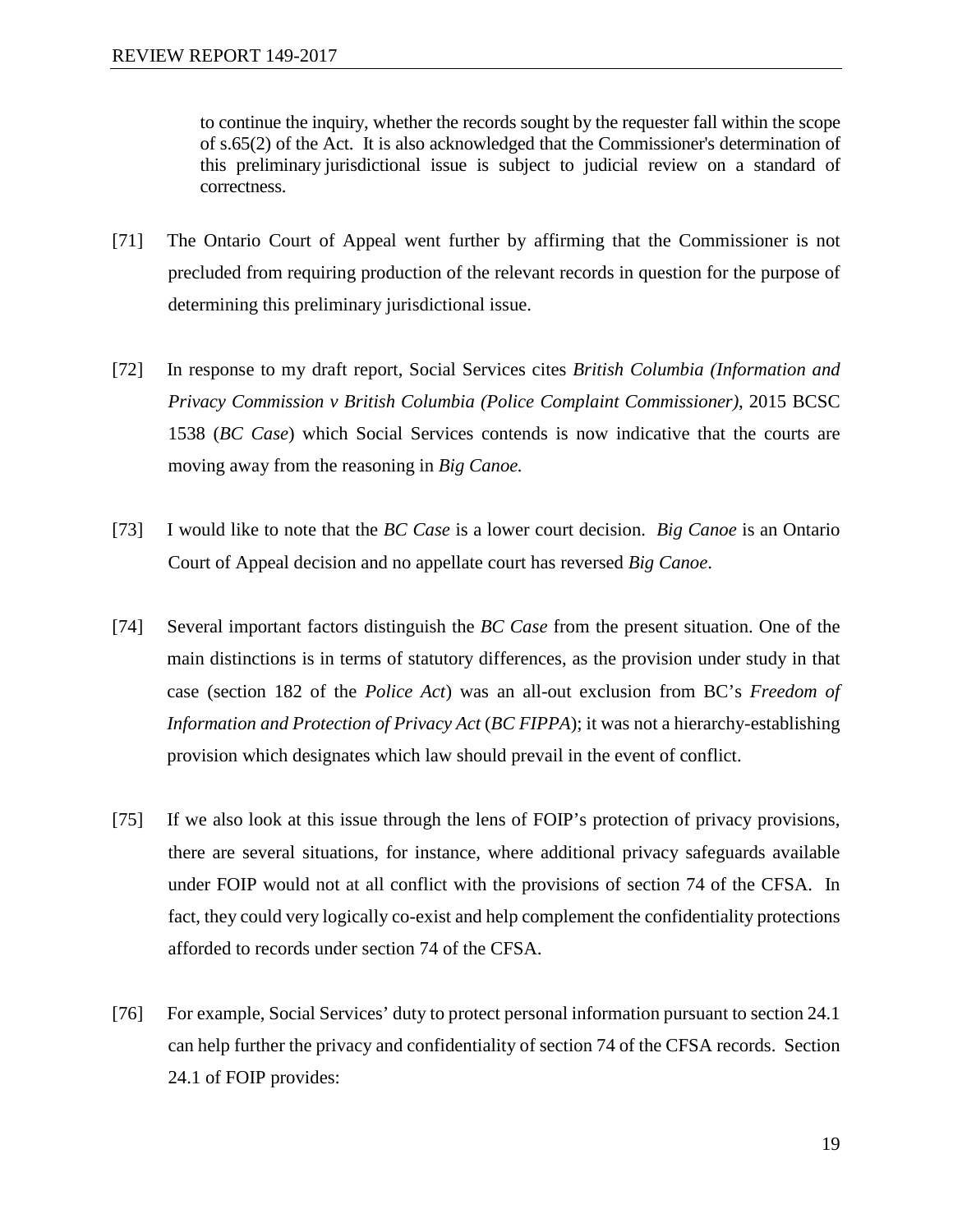**24.1** Subject to the regulations, a government institution shall establish policies and procedures to maintain administrative, technical and physical safeguards that:

(a) protect the integrity, accuracy and confidentiality of the personal information in its possession or under its control;

(b) protect against any reasonably anticipated:

(i) threat or hazard to the security or integrity of the personal information in its possession or under its control;

(ii) loss of the personal information in its possession or under its control; or

(iii) unauthorized access to or use, disclosure or modification of the personal information in its possession or under its control; and

(c) otherwise ensure compliance with this Act by its employees.

- [77] Likewise, Social Service's obligation to limit the collection of personal information under section 25 of FOIP and to collect personal information directly from the individual wherever reasonably practical as provided for in section 26 of FOIP can also co-exist and help support the intention to protect the confidentiality of section 74 of the CFSA records.
- [78] Further, section 29.1 of FOIP requires a public body to notify an individual of a breach of privacy where, "…it is reasonable in the circumstances to believe that the incident creates a real risk of significant hard to the individual." There is no reason why section 29.1 of FOIP and section 74 of the CFSA cannot work harmoniously. In fact, a breach notification obligation would enhance the privacy protection of individuals potentially affected by the unauthorized disclosure of section 74 of the CFSA records by allowing them to take the necessary mitigating steps to reduce harm and/or seek timely restitution for damages resulting from the breach.
- [79] The contention that all of these privacy-enhancing provisions of FOIP should be ousted and find no application in safeguarding section 74 child protection records when in fact no statutory conflict arises would respectfully be absurd. Instead of strengthening Social Service's privacy obligations with respect to these highly sensitive records, the statutory interpretation being put forward by removing these records from FOIP altogether (even in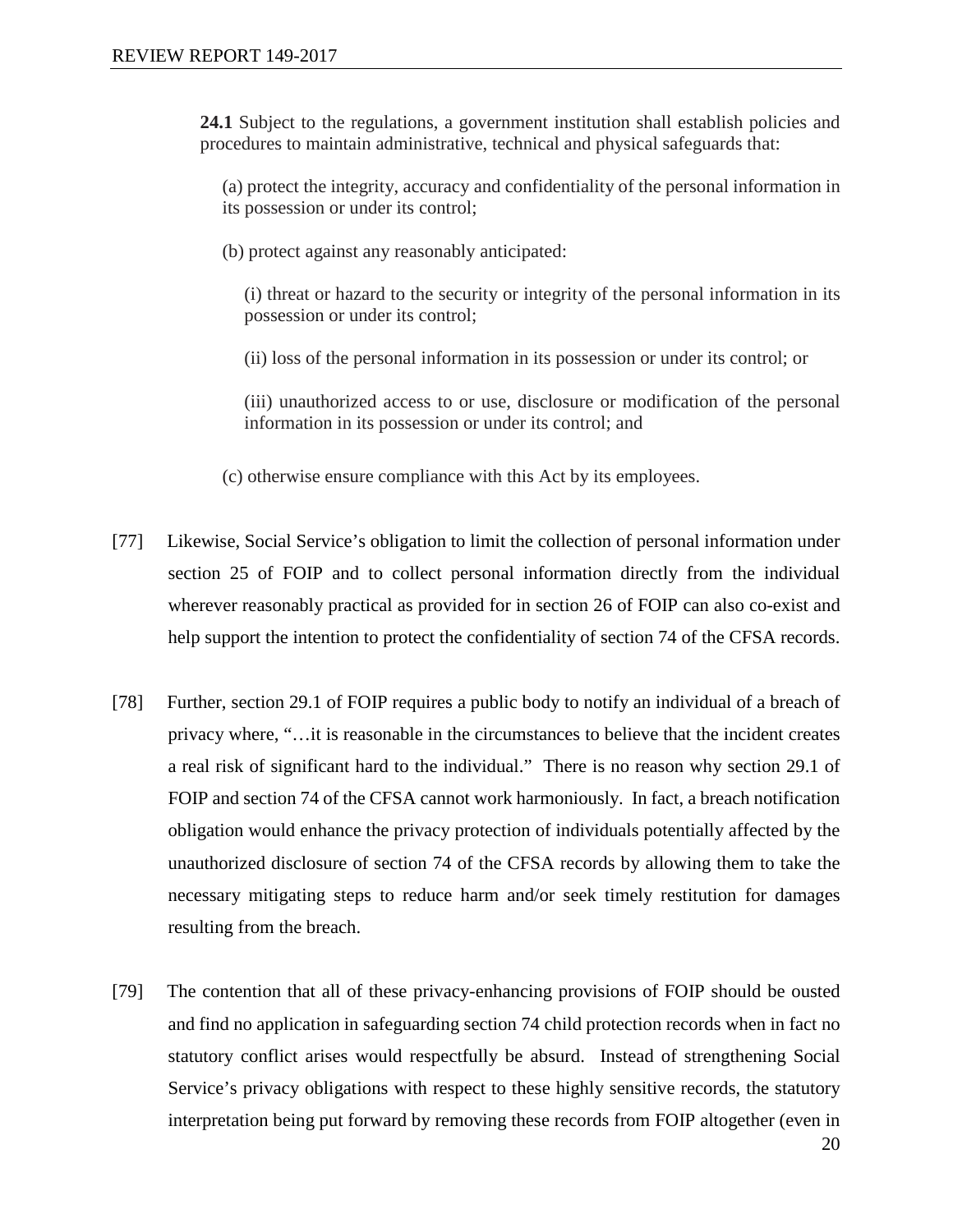the absence of conflict) would actually lessen Social Services obligations relative to other government institutions.

- [80] Do the province's most sensitive records not deserve the same protection of privacy measures as other records containing personal information? One would be remiss to answer that question in the negative. I am of the opinion that these records deserve all of the protection that FOIP can offer.
- [81] The above case law supports my office can review access to information requests of records that may fall under subsection 23(3)(c) of FOIP.
- [82] In these instances, my office will request a submission from Social Services that demonstrates how the records fall under section 74 of the CFSA and how section 74 of the CFSA prevails in the particular circumstance. In the case of a review, Social Services should satisfactorily demonstrate how section 74 of the CFSA applies to the records in question and provide sufficient detail to my office in its submission to show that the records are subject to provisions under section 74 of the CFSA.
- [83] During these reviews, I will exercise my statutory power in a fair and reasonable manner, requiring the production of records on a necessary and incremental basis for the sole purpose of determining whether the records fall within the scope of section 74 of the CFSA.
- [84] In cases where it is evident on its face that section 74 of the CFSA does fully apply to the records in question, I would refrain from compelling the production of the contested records provided the evidence put forward by Social Services establishes on a *prima facie*  case, that the records fall within section 74 of the CFSA.
- [85] I would like to note that in circumstances that Social Services successfully demonstrates to my office that section 74 of the CFSA applies to the records in question, it is outside of my jurisdiction to review the section 74 discretionary powers of the Minister of Social Services or a director when administering the CFSA. My role is only to determine if the records do fall under the confidentiality provisions outlined in the CFSA. In cases where Social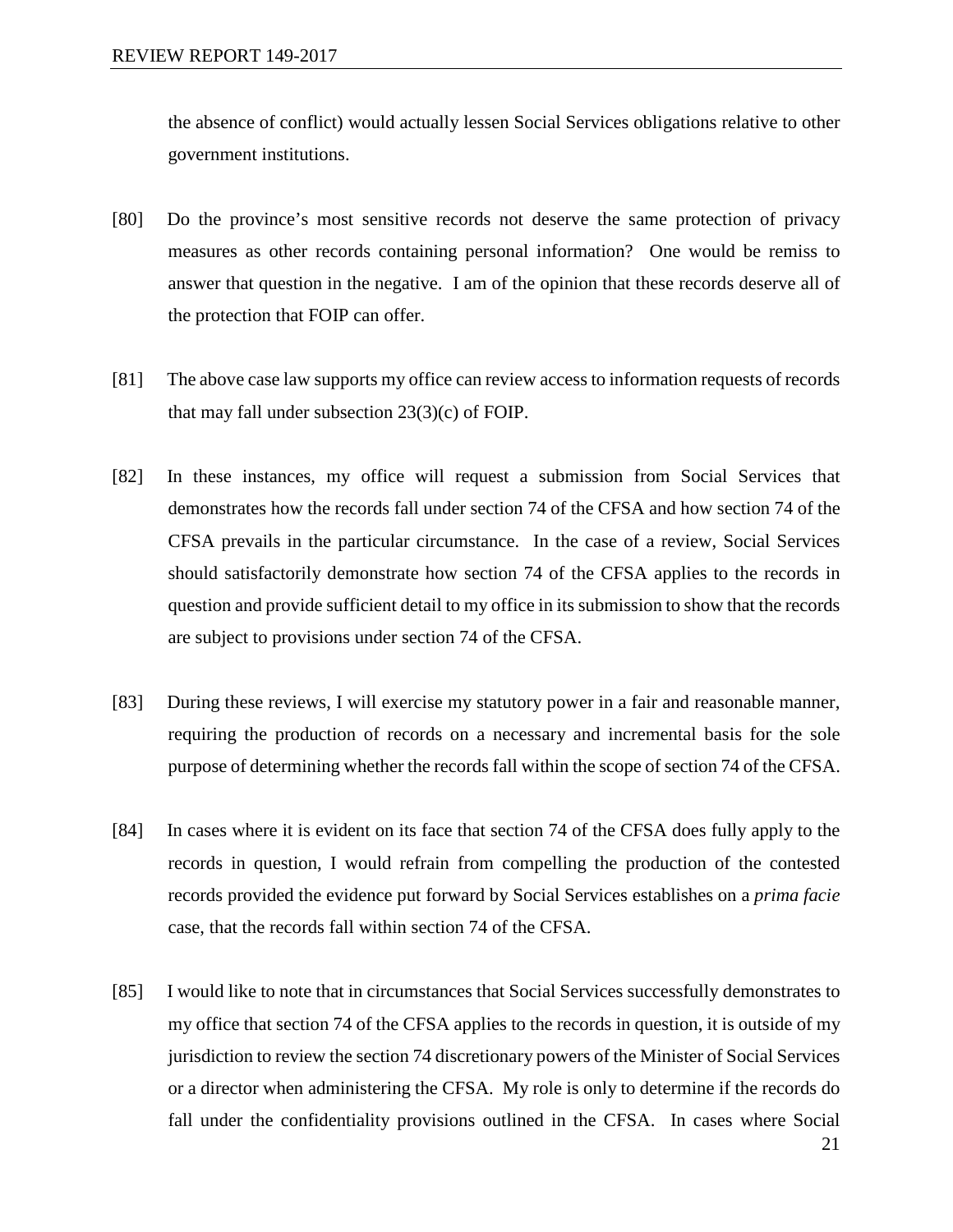Service's has not successfully demonstrated that section 74 of the CFSA applies to the records, I would consider if it is necessary to use my powers to compel records as provided for in section 54 of FOIP.

- [86] However, assuming that Social Services cooperates in this process, I am hopeful this would be the exception and not the rule.
- [87] For clarity to individuals requesting any information, I recommend Social Services amend its process to only use the prescribed form in FOIP. Further that applicants are made aware of their right to request a review by my office.
- [88] I find I have the authority to conduct a review of records that may be subject to section 74 of the CFSA as provided for in subsection 23(3)(c) of FOIP.

## **4. Did Social Services provide an appropriate section 7 response to the Applicant?**

- [89] Social Services responded to the Applicant's request on September 25, 2017, once my office commenced the review. It provided the Applicant with access to a portion of the records.
- [90] Subsections 7(2) and (3) of FOIP provide:

**7**(2) The head shall give written notice to the applicant within 30 days after the application is made:

(a) stating that access to the record or part of it will be given on payment of the prescribed fee and setting out the place where, or manner in which, access will be available;

(b) if the record requested is published, referring the applicant to the publication;

(c) if the record is to be published within 90 days, informing the applicant of that fact and of the approximate date of publication;

(d) stating that access is refused, setting out the reason for the refusal and identifying the specific provision of this Act on which the refusal is based;

(e) stating that access is refused for the reason that the record does not exist;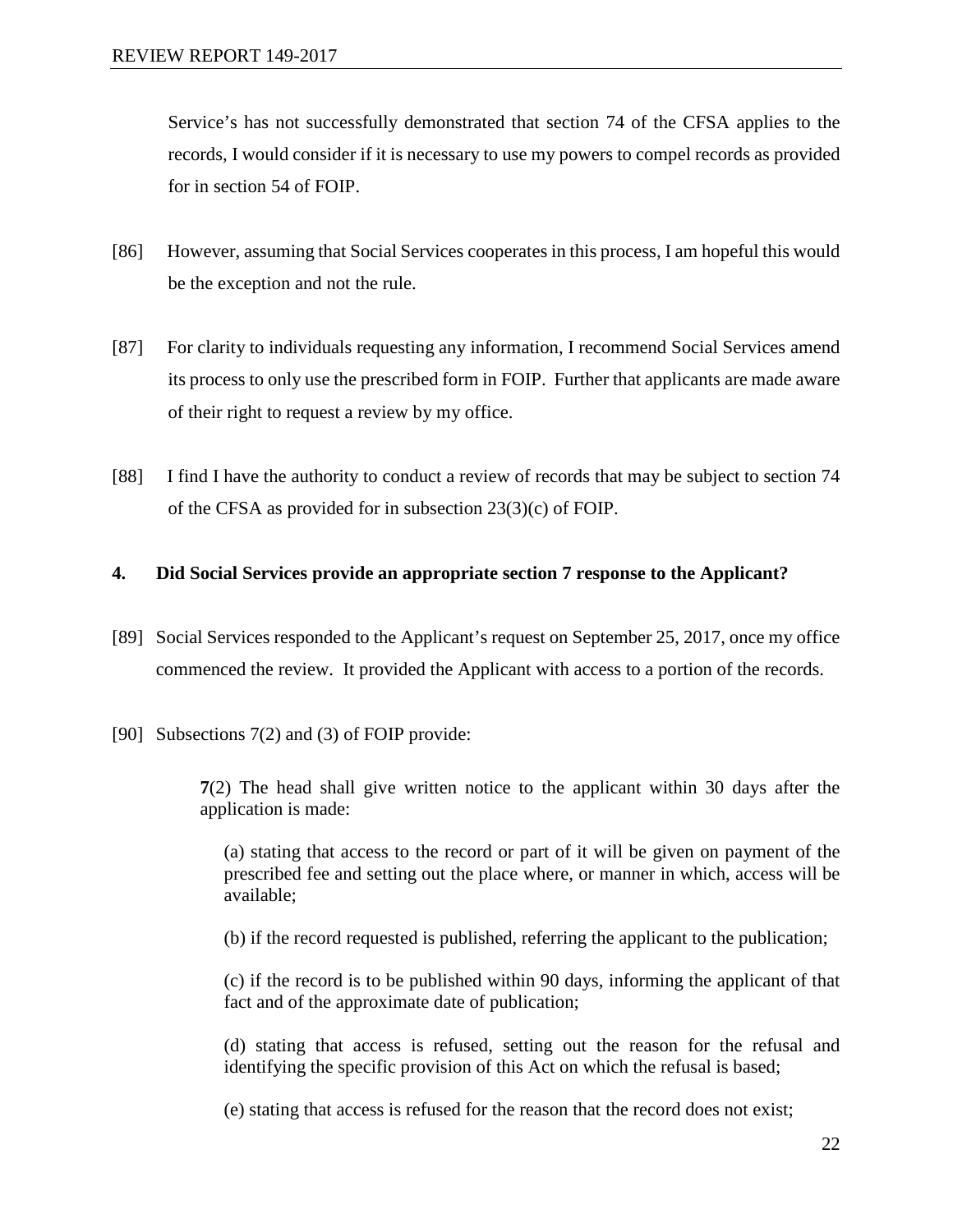(f) stating that confirmation or denial of the existence of the record is refused pursuant to subsection (4); or

(g) stating that the request has been disregarded pursuant to section 45.1, and setting out the reason for which the request was disregarded.

(3) A notice given pursuant to subsection (2) is to state that the applicant may request a review by the commissioner within one year after the notice is given.

[91] Social Services provided partial access to the records requested after the review commenced. It stated, in part:

> …some of the information contained in the attached records has been severed pursuant to section 74(1) of The Child and Family Services Act (CFSA)….

- [92] In its response, Social Services did not make reference to subsection 23(3)(c) of FOIP. Therefore, the Applicant was not able to see the linkage between subsection 23(3)(c) of FOIP and section 74 of the CFSA.
- [93] In addition, Social Service's response did not advise the Applicant of the right to request a review by my office. This is a mandatory requirement of all of subsection 7(2) of FOIP responses.
- [94] Going forward, I recommend Social Services amend its responses to access to information requests for records that may fall under section 74 of the CFSA, to include language such as this:

#### **Sample wording**

Subsection 23(1) of FOIP outlines that FOIP prevails over other statutes when there is a conflict in regards to accessing information. However, subsection 23(3) of FOIP outlines the exceptions to that rule. Specifically, subsection 23(3)(c) of FOIP provides that the confidentiality provisions found in section 74 of the CFSA prevails and you have requested records that fall under the confidentiality provisions found within section 74 of the CFSA. Therefore, access to the records are governed pursuant to section 74 of the CFSA.

This notice has been provided to you pursuant to section 7 of FOIP.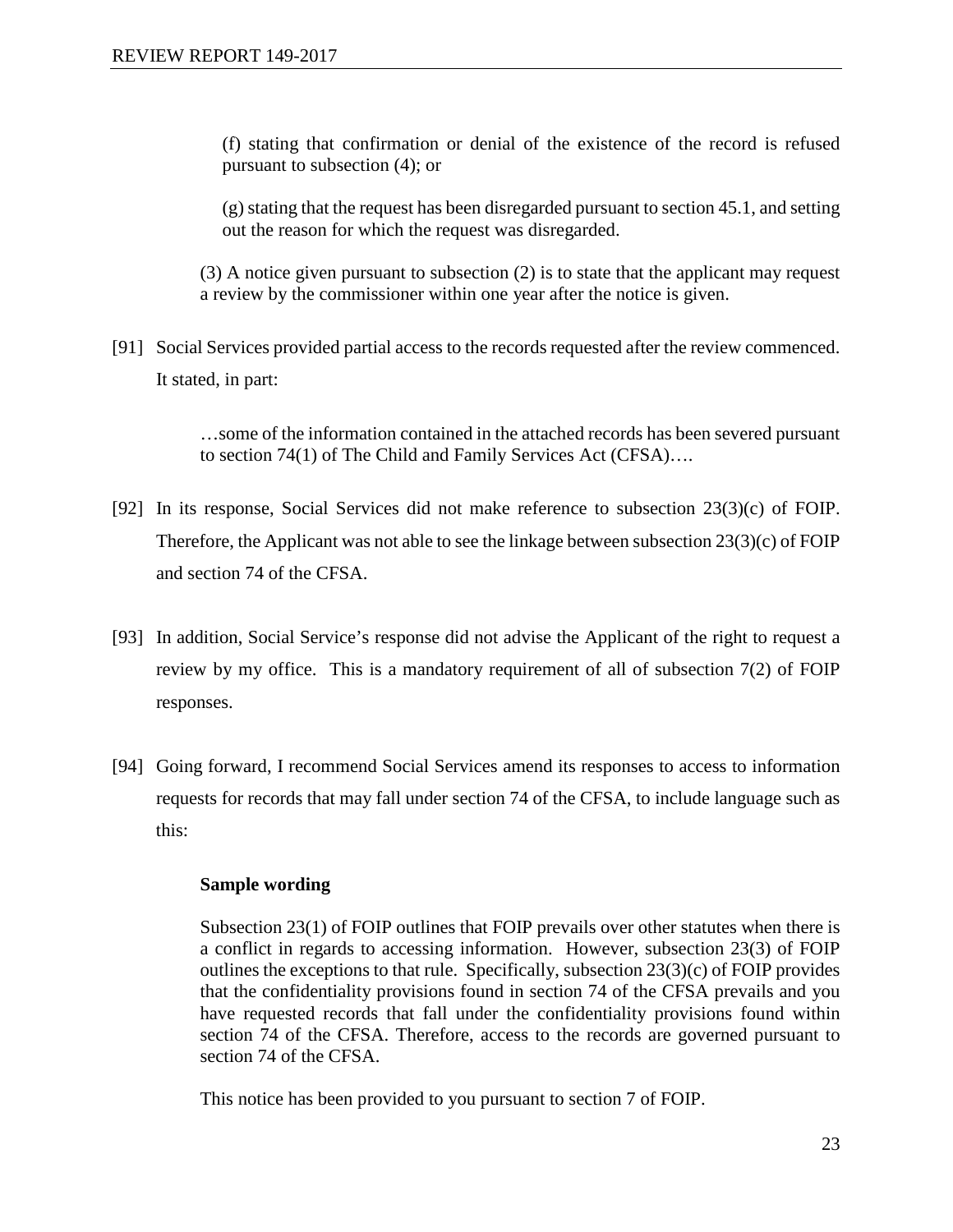If you would like to request a review of this decision, you may file a request for review with the Office of the Information and Privacy Commissioner within one year from the date of this letter….

- [95] I find that Social Service's September 25, 2017 response did not meet the mandatory requirements under section 7 of FOIP.
- [96] Throughout this review, Social Services has made submissions that my office does not have jurisdiction to review this matter. I have been given oversight of FOIP by the Legislative Assembly and am of the opinion that my office has jurisdiction. I accept that my conclusion in this Report may have to be tested in court in due course. It would appear that my office and Social Services have reach a fundamental disagreement which may only be resolved by a higher authority.
- [97] As such, I would refer to paragraphs [65] and [69] of *Stebner v Canadian Broadcasting Corporation*, 2019 SKQB 91 (CanLII).

[65] Also see *Ontario (Minister of Health and Long-Term Care) v Ontario (Assistant Information and Privacy Commissioner)* (2004), 73 OR (3d) 321 at para 28 (Ont. CA). That case was decided in the context of a disclosure issue. The conclusion was that the Ontario Privacy Commissioner should enjoy significant deference.

[28]…**One of the principles the Act is expressly founded on is that disclosure decisions should be reviewed independently of government.** It creates the office of the Commissioner to deliver on that principle and gives to the Commissioner broad and unique powers of inquiry to review those decisions. It constitutes the Commissioner as a specialized decision maker. **In my view, this implies that the legislature sees the Commissioner as the appropriate reviewer of disclosure decisions by government. The very structuring of the office and the specialized tools given to it to discharge one of the Acts' explicit objectives suggests that the courts should exercise deference in relation to the Commissioner's decisions.** 

[Emphasis in original]

…

[69] No. Judges, arbitrators, tribunal members and independent Crown officers such as the Commissioner must decide matters based on legal principles applied to the facts before them. That a decision might be unpopular (whether on a singular or widespread basis) is entirely beside the point. From my review, one of the hallmarks of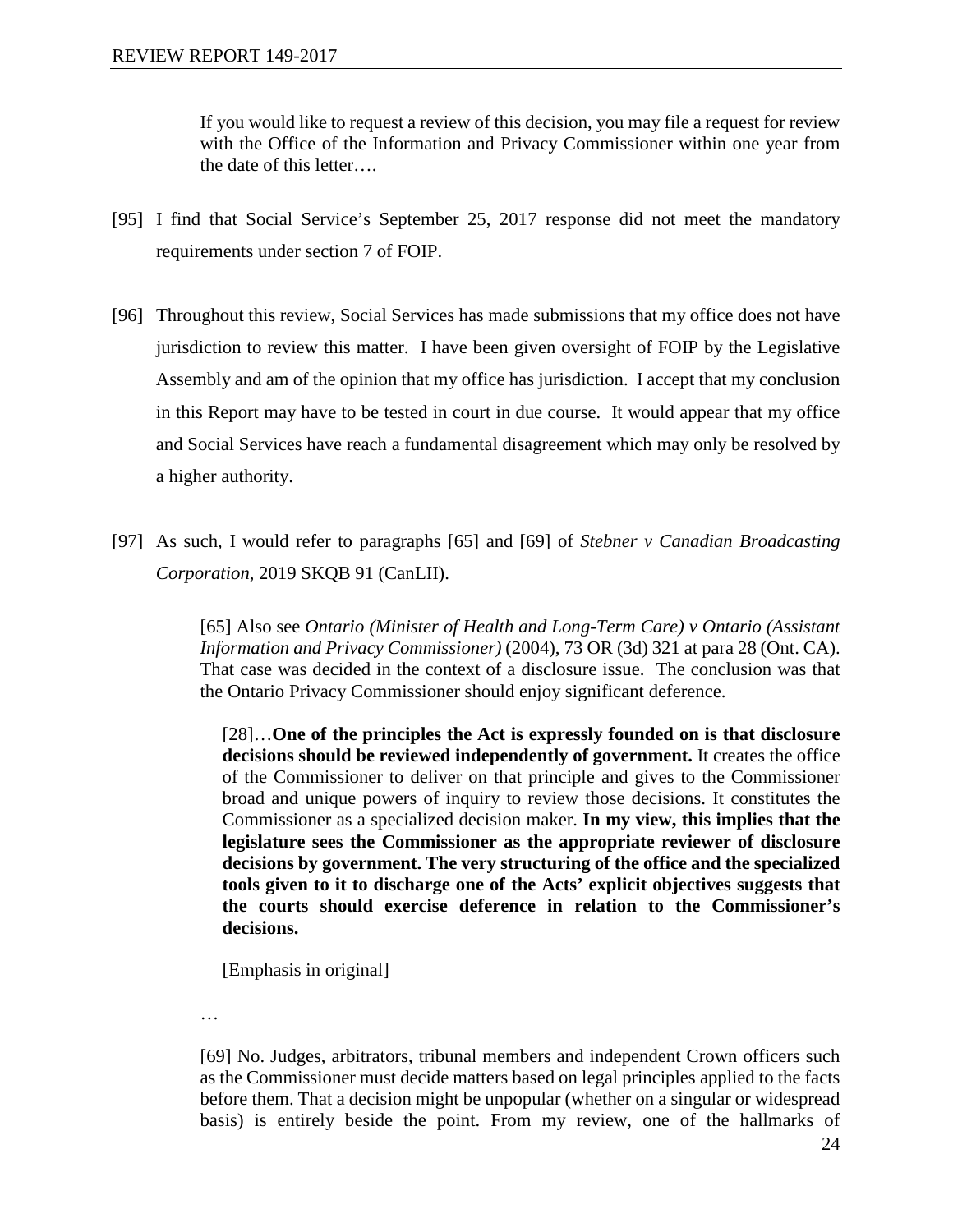Saskatchewan's Commissioner has been his steadfast independence and freedom from influence. He calls them as he sees them. This must continue.

- [98] I am hopeful that Social Services will take Justice Danyliuk's comments in this decision into consideration now that I have found that my office can review files where records may fall under subsection 23(3)(c) of FOIP and section 74 of the CFSA.
- [99] As such, I will move forward with the Applicant's review of the records at issue in OIPC file 254-2017. My office will send Social Services an updated notification outlining what we require to conduct the review. I trust Social Services will fully cooperate as I move forward.

## **IV FINDINGS**

- [100] I find that the May 5, 2017 letter had all the elements to make it a formal request under FOIP.
- [101] I find I have the authority to conduct a review of records that may be subject to section 74 of the CFSA as provided for subsection 23(3)(c) of FOIP.
- [102] I find that Social Service's September 25, 2017 response did not meet the mandatory requirements under section 7 of FOIP.

## **V RECOMMENDATIONS**

[103] I recommend that Social Services amend its process to only use the prescribed form in FOIP.